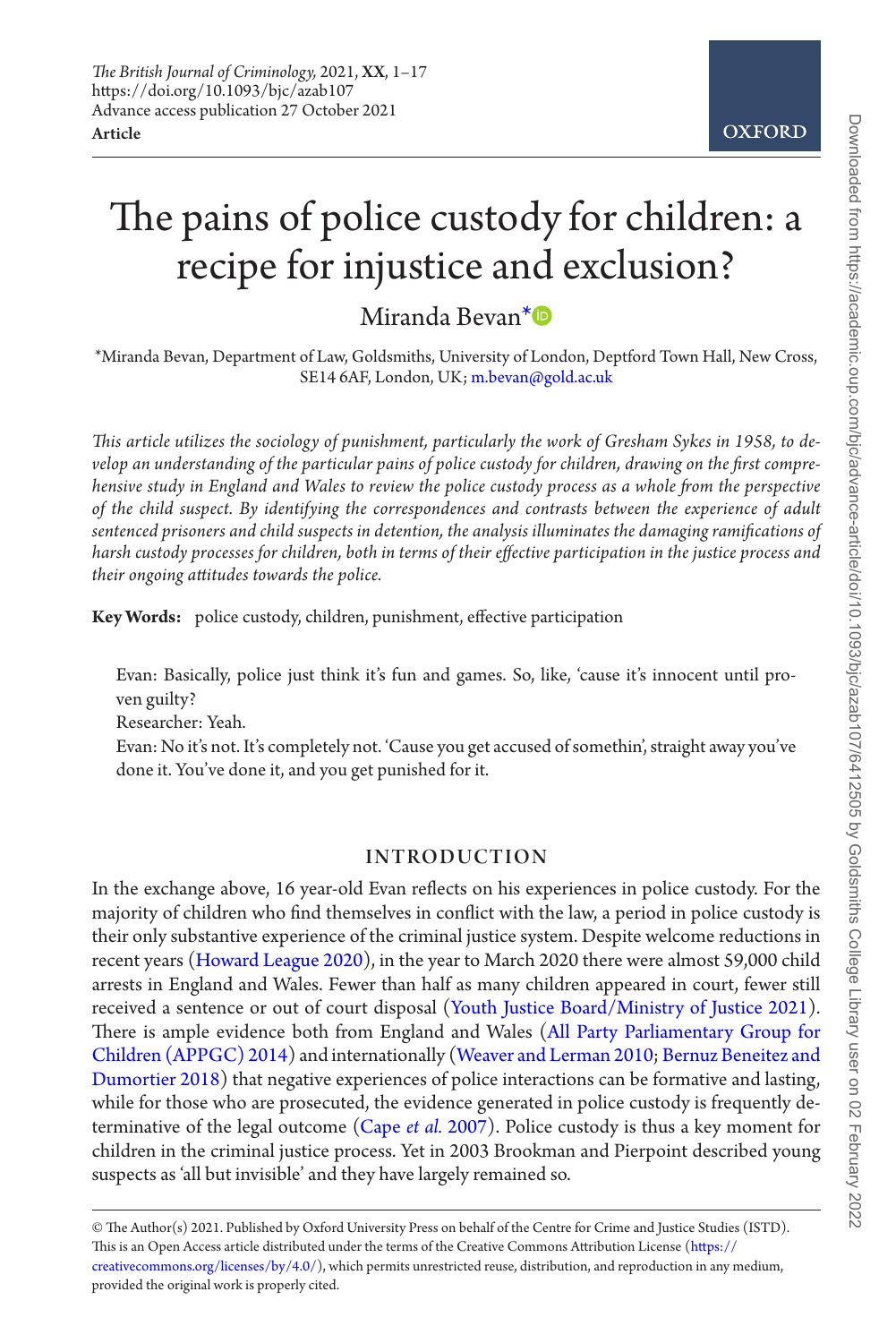Far from being atypical, Evan's views were widely echoed amongst fellow young participants in a research study exploring children's experience<sup>1</sup> of being detained as suspects in England and Wales. That many children and young people should consider police custody to be unjustifiably punitive—and that they should express such resentment as a result—should give pause for thought. The police custody block should not be a place of punishment. Pre-charge detention ought in principle to impose the 'minimum burdens' on the unconvicted individual ([Ashworth](#page-14-3)  [1994](#page-14-3): 31). Evan's reflections, therefore, raise a number of urgent questions: what is the nature and extent of the pain experienced by children in police custody, what factors produce such punitiveness and what are the implications of these experiences?

This article addresses those questions, informed by the first research study in England and Wales to review the custody process as a whole from the perspective of the child. Qualitative research taking the suspect's perspective is unusual (see [Choongh 1997](#page-14-4); [Newburn and Hayman](#page-15-1)  [2002](#page-15-1); [Skinns 2011b;](#page-16-2) [Skinns and Wooff 2020](#page-16-3)). Focus on the perspective of the child suspect is even rarer ([Her Majesty's Inspectorate of Constabulary \(HMIC\) 2015;](#page-15-2) [Kemp and Hodgson](#page-15-3)  [2016](#page-15-3); [Children's Commissioner 2017\)](#page-16-4), and previous studies have tended to engage very few young people, or focus on specific areas of the detention experience. Internationally there is also little comparable work (see for notable exceptions in Northern Ireland [\(Quinn and Jackson](#page-16-5)  [2007](#page-16-5)), and Israel [\(Shalhoub-Kevorkian and Kovner 2018](#page-16-6)). Nor has the experience for young adult suspects been significantly explored (see for England and Wales ([Jones 2007](#page-15-4), [2011](#page-15-5)) and for longer pre-trial detention in Victoria, Australia ([Walker](#page-16-7) *et al.* 2020)).

The analysis draws on the sociology of punishment, especially the work of Gresham Sykes, to develop an understanding of the particular pains of police custody for children. The aim is not purely to provide a rich picture of the punitiveness experienced by those young research participants but, by identifying both the similarities and contrasts between the experience of the adult sentenced prisoner and the child suspect in detention, to illuminate the ramifications of those pains, both in terms of legal outcomes and future relations with the police.

## The 'pains of imprisonment' and the pains of custody—correspondence and contrast

Writing in the 1950s, of a maximum-security men's prison in New Jersey, [Sykes \(1958](#page-16-8): 64) identified the 'modern pains of imprisonment' to be: deprivation of liberty, goods and services, heterosexual relationships, autonomy and security. These deprivations were experienced by prisoners as a deliberate moral rejection or condemnation, 'profound threats to the inmate's personality or sense of worth', and were in this sense considered to be 'just as painful as the phys-ical maltreatment which they have replaced' [\(Sykes 1958](#page-16-8): 64). Thus deprivation of liberty was painful not only as a result of the inmate's confinement in the institution, but the more by virtue of his involuntary isolation from loved ones, and the 'loneliness and boredom' this occasioned, which continually emphasized the need for him to be 'kept apart' from 'decent men' [\(Sykes](#page-16-8)  [1958](#page-16-8): 65–67). Similarly, in relation to goods and services, whilst the inmate's basic needs were met, his material deprivation served as a bitter reminder of his 'personal inadequacy' which had triggered this impoverished standard of living [\(Sykes 1958](#page-16-8): 67-70). Equally the 'acute anxiety' aroused by the loss of security was traced by Sykes not simply to the anticipation of attack from a fellow inmate, but as to how the inmate himself might measure up and his response be evaluated by others ([Sykes 1958:](#page-16-8) 76–78). Of particular interest in the context of this paper, is Sykes' characterization of deprivation of autonomy as thrusting the inmate into the 'weak, helpless, dependent status of childhood'—an experience Sykes considered to be 'irksome and disturbing' for a child, but 'even more painful' for an adult inmate  $(Sykes\ 1958: 73–76)$ .

<span id="page-1-0"></span><sup>1</sup> The term child/children is used here to denote 10–17 year olds detained as 'juveniles' (under the Police and Criminal Evidence Act 1984) in police custody.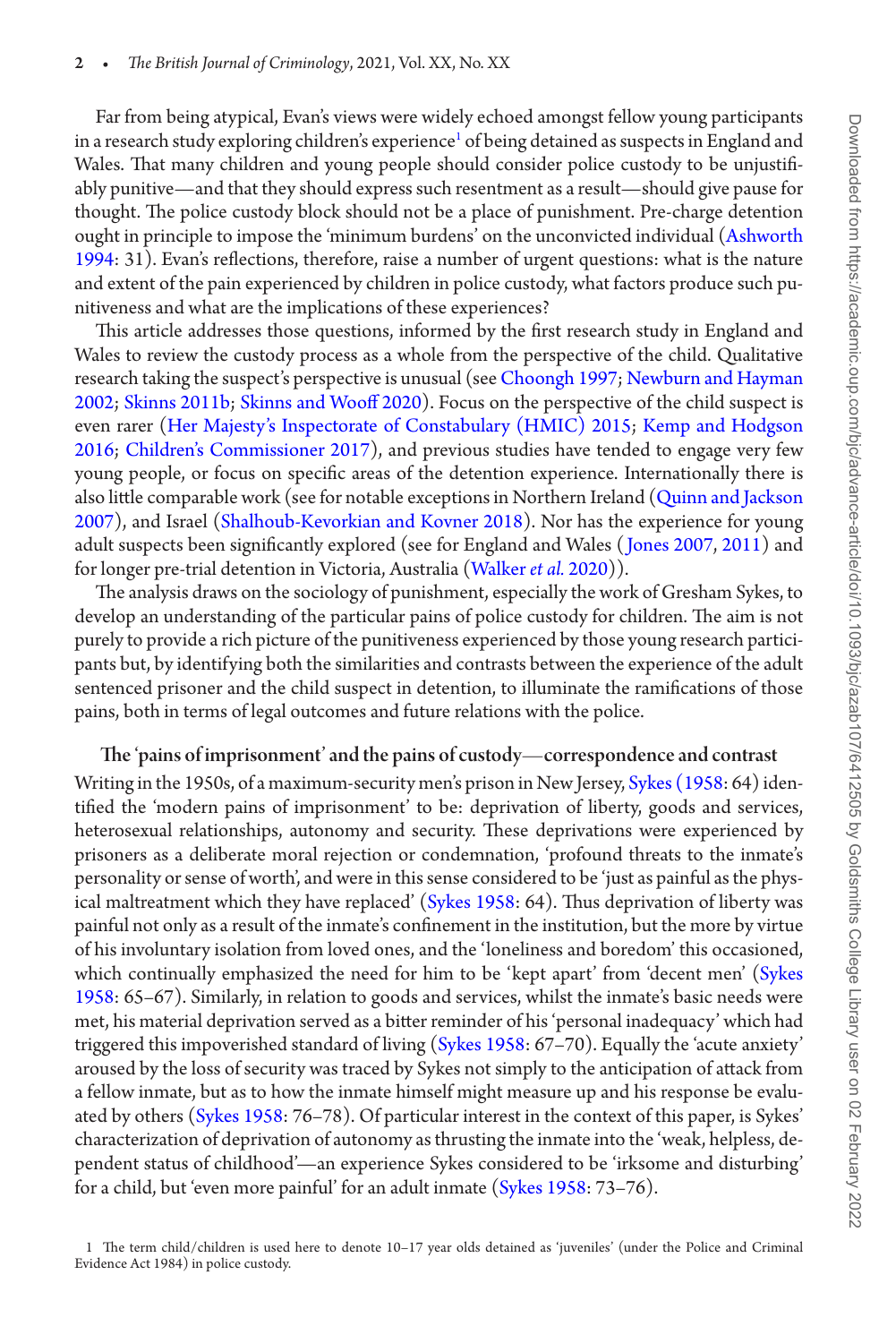Sykes' account is not without its critics (see for example [Sparks](#page-16-9) *et al.* 1996), and lacks consideration of the heterogeneity of any prison 'society' that we would expect today, in terms of ethnicity, sexuality and issues of gender. However, his seminal depiction has fostered a rich body of subsequent accounts of the 'pains of imprisonment', including in different jurisdictions (eg [Downes 1993](#page-14-5)), of different types of institutions (eg [Bosworth 1999](#page-14-6)) and sentences (eg [Durnescu 2011\)](#page-14-7). Yet the contours mapped by Sykes continue to be identifiable, albeit that further pains have been noted in particular contexts, such as the 'institutional thoughtlessness' experienced by older prisoners [\(Crawley 2005\)](#page-14-8), or the pains of 'uncertainty and indeterminacy', of 'psychological assessment' and of 'self-governance' experienced by longer-term prisoners [\(Crewe 2011\)](#page-14-9). Of course, such accounts are incomplete without considering prisoners' attitudes and behaviours, their 'adaptive styles' [\(Crewe 2009](#page-14-10)), in response to these deprivations; both those stressing 'indigenous' factors—the 'argot roles' adopted by Sykes' prisoners ([Sykes](#page-16-8) [1958:](#page-16-8) 83), and the 'secondary adjustment' of Goffman's inmates [\(Sykes 1958:](#page-16-8) 56)—and those exploring the impact of 'imported' or 'latent' characteristics [\(Irwin and Cressey 1962;](#page-15-6) [Cohen](#page-14-11) [1972\)](#page-14-11).

A much smaller body of literature has considered the 'pains of imprisonment' for children [\(Halsey 2007;](#page-15-7) [Cox 2011](#page-14-12); [Gooch 2016,](#page-14-13) to a lesser extent [Inderbitzin 2006;](#page-15-8) [Freeman and](#page-14-14) [Seymour 2010](#page-14-14)). These identify correspondences with adult deprivations, particularly the social isolation and separation from family as a result of loss of liberty ([Halsey 2007\)](#page-15-7) and the deprivation of security arising from bullying and victimization, a prominent and distressing pain in itself ([Gooch 2016](#page-14-13)). Fresh pains particularly experienced by imprisoned children include the loss of childhood years [\(Gooch 2016](#page-14-13)) and the challenges of exercising agency in navigating treatment programmes ([Cox 2011](#page-14-12)). Young adult prisoners, particularly those on remand [\(Harvey](#page-15-9) [2007;](#page-15-9) [Freeman and Seymour 2010\)](#page-14-14) and in the early stages of imprisonment ([Harvey 2013](#page-15-10)), experienced the pain of 'entry-shock' and the devastating effect of uncertainty, exacerbated by lack of knowledge.

Sykes' pains of imprisonment framework has been applied to the experience of adult suspects in police custody in three studies (re adults generally: [Skinns 2011b](#page-16-2); [Skinns and Wooff 2020,](#page-16-3) and re young adults: [Jones 2011\)](#page-15-5). Each has noted significant correspondences between the pains of imprisonment and those of police custody. Deprivation of goods and services, particularly the removal of all personal possessions, encapsulated by [Skinns and Wooff \(2020](#page-16-3): 251) as 'having nothing', was felt acutely in all three studies, as was the loss of autonomy, particularly the frustration and indignity of total dependence in the cell. [Jones' \(2011\)](#page-15-5) interviewees experienced a loss of security arising from fear of violence from other detainees. By contrast, [Skinns and Wooff 's](#page-16-3) [\(2020](#page-16-3): 254) participants' sense of insecurity was limited to the intimidating nature of the material conditions in custody, although they experienced feelings of 'uncertainty and anticipation' derived from the 'liminality' of the custody experience. This uncertainty was, for [Jones' \(2011:](#page-15-5) 22–23) younger participants, characterized as 'fear of the unknown', particularly arising from being 'kept in the dark' in terms of information and aggravated by long delays. Deprivation of liberty was also felt keenly by Skinns and Wooff's (2020: 250) participants, particularly being 'cut off ' from human contact, friends and family. [Skinns and Wooff \(2020:](#page-16-3) 257) observed that these deprivations triggered in adult suspects a similar sense of 'moral rejection' and erosion of self-worth to that experienced by Sykes' inmates. In light of these correspondences they argue that police custody can be located as part of the wider 'penal chain' or 'painscape'.

Yet there are, plainly, as [Skinns and Wooff \(2020](#page-16-3): 257) note, significant differences between police custody and sentenced imprisonment, most strikingly the much shorter duration of a custody episode and the unconvicted status of the suspect, as well as the lack of interaction between detainees and the contribution made by the custody process to the 'crime-fighting status and aspirations of the police'. Far from undermining the value of the comparison, I seek to draw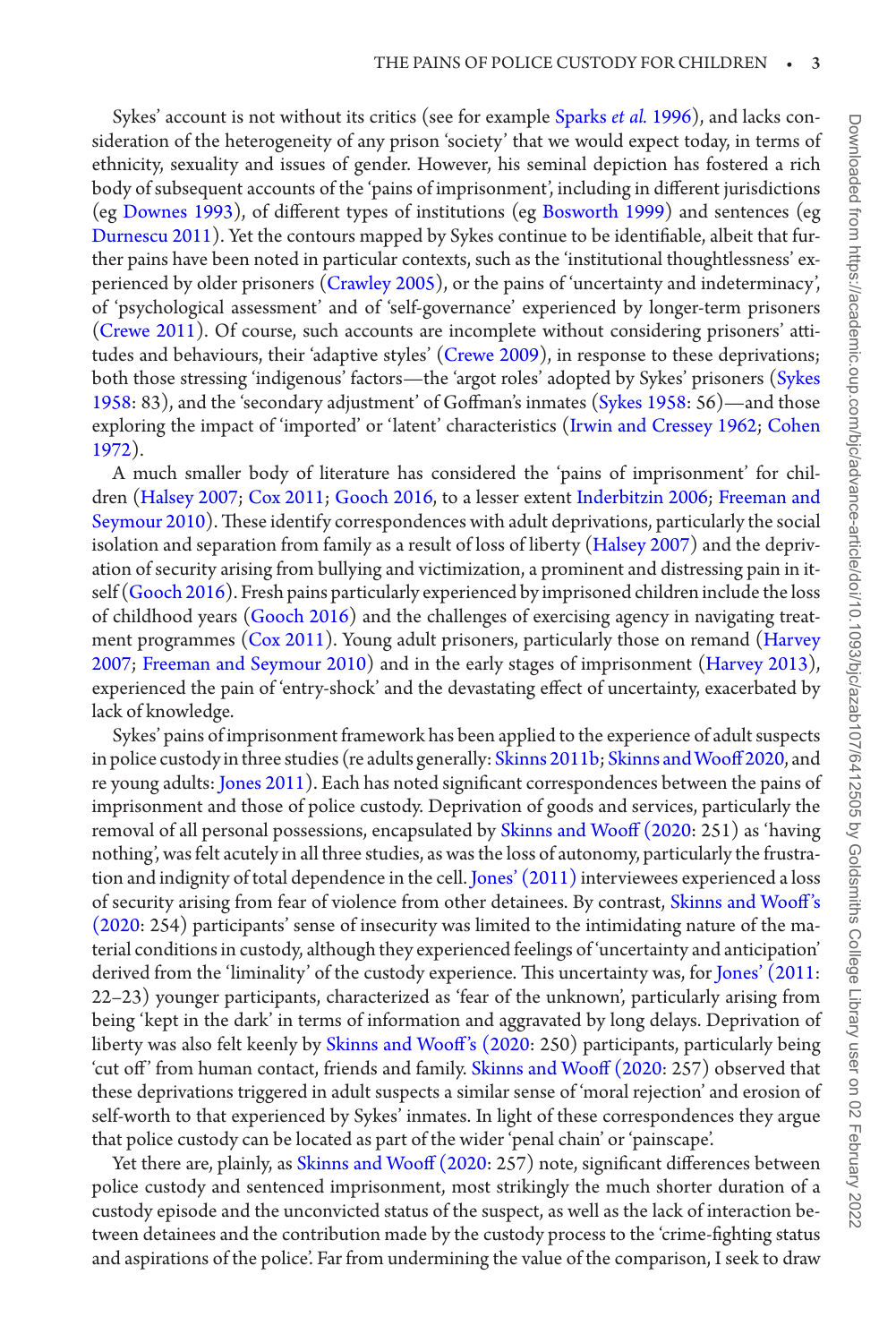out these contrasts to better understand the implications of the delivery of pain, intentionally or otherwise, to child suspects in police custody.

## Scant protections for children in police custody

A review of the legal framework of protections for child suspects underlines the importance of this analysis. Child suspects should enjoy a range of rights and protections which ought to minimize the impact of detention on them. Under the United Nations Convention on the Rights of the Child  $(\mathrm{UNERC})^2$  $(\mathrm{UNERC})^2$  children have a right to be detained only as a last resort, and for the shortest appropriate period (Article  $37(b)$ ), and where this occurs they should experience conditions appropriate to their needs, and consistent with the promotion of their 'sense of dignity and worth' (Articles [3](#page-3-1)7(c) and 40(1)).<sup>3</sup> Domestically the police are under a statutory duty to 'safeguard and promote the welfare of children['4](#page-3-2) and aspire to take a 'children first' approach to every encounter, including with young suspects.[5](#page-3-3) The Custody Officer (CO) bears responsibility for the care of suspects, under the Police and Criminal Evidence Act 1984 (PACE), s39. However, specific provisions in the PACE Codes of Practice, particularly Code  $C<sub>0</sub>$  and in the College of Policing's guidance, 'Authorised Professional Practice (Detention and Custody) (APP), giving effect to the particular duties owed to children are quite limited. Additionally, the small body of available research identifies that these scant protections tend not to be implemented effectively for children.

The most substantial of the child-specific protections is the calling down to the station of an appropriate adult (AA), whose role is to safeguard the child's 'rights, entitlements and welfare' and to be present for certain processes, in particular the interview.<sup>7</sup> However this function is fulfilled, in the first instance, by parents or carers, $^8$  inevitably untrained to perform this demanding role, and long waits for AA attendance have been noted [\(Children's Commissioner 2017\)](#page-16-4). Despite the child's Article 37 rights, time scales for the detention of children mirror those for adults, although COs should 'prioritize and triage' vulnerable detainees, including children, during booking-in,<sup>9</sup> and keep detention times to a minimum, avoiding in particular detention overnight, unless 'absolutely necessary'.<sup>10</sup> However quantitative research has identified that very lengthy custody episodes, are commonplace for children [\(Pleasence and Quirk 2002;](#page-16-10) [Kemp](#page-15-11)  *et al.* [2012](#page-15-11); [HMIC 2015](#page-15-2)), as is overnight detention, both pre- and post-charge ([Skinns 2011a\)](#page-16-11).

There are, similarly, few stipulations with regard to the treatment of children in detention. The statutory requirement to keep child and adult defendants separate during the criminal process (Children and Young Persons Act 1933, s31) has limited application in police custody, since it applies to charged adults only. Nonetheless, a child should not be held in a cell with an adult, or in a cell at all unless no other 'secure' or 'more comfortable' accommodation is available (Code C 8.8), and the guidance recommends a 'separate area' be provided for young detainees (APP(CYP)) 4). Additionally, children should be visited by officers 'more frequently' than adults whilst detained (Code C Note 9B). In respect of the many child suspects with identified vulnerabilities, both dispositional and those arising from adverse life experiences, the APP simply requires officers to 'carefully consider' these when planning how to 'support, observe and

- <span id="page-3-0"></span>2 Ratified by the UK, and entered into force September 1990.
- <span id="page-3-1"></span>3 See also Committee on the Rights of the Child 'General Comment No.24 (2019) on children's rights in the child justice system (CRC/C/GC/24).
- <span id="page-3-2"></span>4 Children Act 2004, s11

- <span id="page-3-4"></span>6 Code C: Revised Code of Practice for the Detention, Treatment and Questioning of Persons by Police Officers, August 2019
- <span id="page-3-5"></span>7 Code C 1.7A
- <span id="page-3-6"></span>8 Code C 1.7B
- <span id="page-3-7"></span>9 APP (Response, Arrest and Detention) 2.2

<span id="page-3-8"></span>10 APP (Children and Young Persons)(CYP) 2. The statutory duty to transfer a child to local authority accommodation only applies to those remanded in custody after charge (PACE, s38(6)).

<span id="page-3-3"></span><sup>5</sup> National Police Chief 's Council, National Strategy for the Policing of Children and Young People, 2015, p8.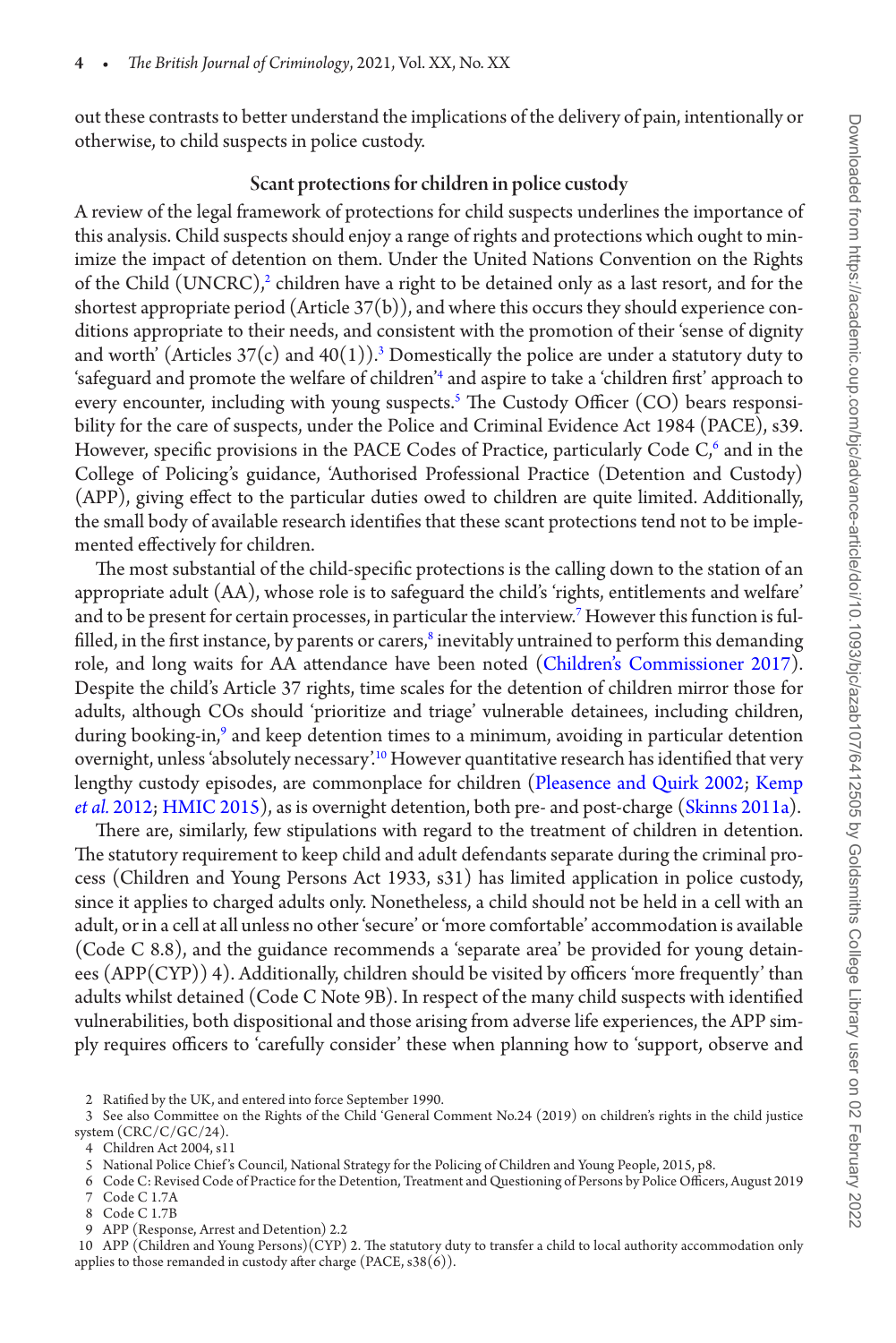care for' them (APP(CYP) 3.1), but offers no more specific guidance. Available evidence provides a generalized picture of minimal implementation of adjustments to accommodate vulnerabilities [\(HMIC 2015](#page-15-2)), but little detail about children's experiences as a result.

#### METHODOLOGY

I turn to the methods adopted in the research before addressing the experiences of child suspects themselves. Interviews were conducted with children and young people who had recent and/or repeated experience of detention as a 'juvenile' in police custody in England and Wales  $(n = 41)$ . They are referred to collectively as 'young participants' and individually by pseudonym. The sample group included a range of ages at interview: 10–14 years (*n* = 5), 15–16 years  $(n = 19)$ , 17–18 years  $(n = 15)$  and over 18  $(n = 2)$ , including eight girls and 14 young people who identified themselves as Black or of minority ethnic status (BAME). Levels of police custody experience varied—some had only one detention experience  $(n = 6)$ , some several  $(2-4)$ episodes,  $n = 18$ ) whilst others had been detained more frequently (5+ episodes,  $n = 17$ ). They were accessed through gatekeepers, with particular care being taken to ensure that fully informed, and ongoing, consent was obtained from all young participants, and from an adult with parental responsibility for those under 16. The interviews were semi-structured, designed to treat young participants as 'experts by experience' [\(Cohen 2000\)](#page-14-15) with freedom to focus on aspects that they considered important.

In addition, 192 hours of observations were conducted in 6 police custody blocks across 3 force areas—a major regional metropolitan force, and two county forces. The observations involved tracking all young suspects (YS) passing through the block  $(n = 47)$ , observing processes and conditions within the block, and holding face-to-face discussions with officers, predominantly COs, and custody staff  $(CA)^{11}$  ( $n = 96$ ), AAs ( $n = 11$ ), healthcare practitioners  $(n=14)$ , legal representatives  $(n=9)$ , and independent custody visitors (ICV)  $(n=3)$ . Further interviews were carried out away from custody blocks with additional AAs (*n* = 11), legal representatives  $(n = 4)$  and ICVs  $(n = 3)$ . Numerical signifiers are used for all young suspects, forces, blocks and adult participants. All data were transcribed in full and subjected to thematic analysis—the material being coded using a hybrid approach, combining both deductive and inductive methods [\(Fram 2013\)](#page-14-16).

## THE PARTICUL AR PAINS OF POLICE CUSTODY FOR CHILDREN The physical toll of police custody

In contrast to Sykes' prisoners, young participants stressed the physical dimension of the pain experienced in police custody. Approximately half detailed arrests which might at best be described as heavy-handed, and at worst included allegations of significant violence and assault (according to [Lyon](#page-15-12) *et al.* 2000). However, the degree of coercion required, and its impact, was frequently escalated by the collision of immaturity, both physical and emotional, with police approaches and resources unadjusted to account for arrestees' youth. For example, young participants commonly described an arrest following a chase, triggered generally by fear or youthful thrill-seeking, which ended with more substantial use of force than would otherwise have been necessary. Thereafter, young participants, particularly girls, related how they were often able to squirm out of physical restraint, resulting in heavy adult handcuffs being tightened and left on for long periods, a common feature during fieldwork (see for similar [HMIC 2016\)](#page-15-13).

<span id="page-4-0"></span>11 Variously titled custody assistants or detention officers depending on force area. For ease, and force anonymity, they are referred to throughout as CA.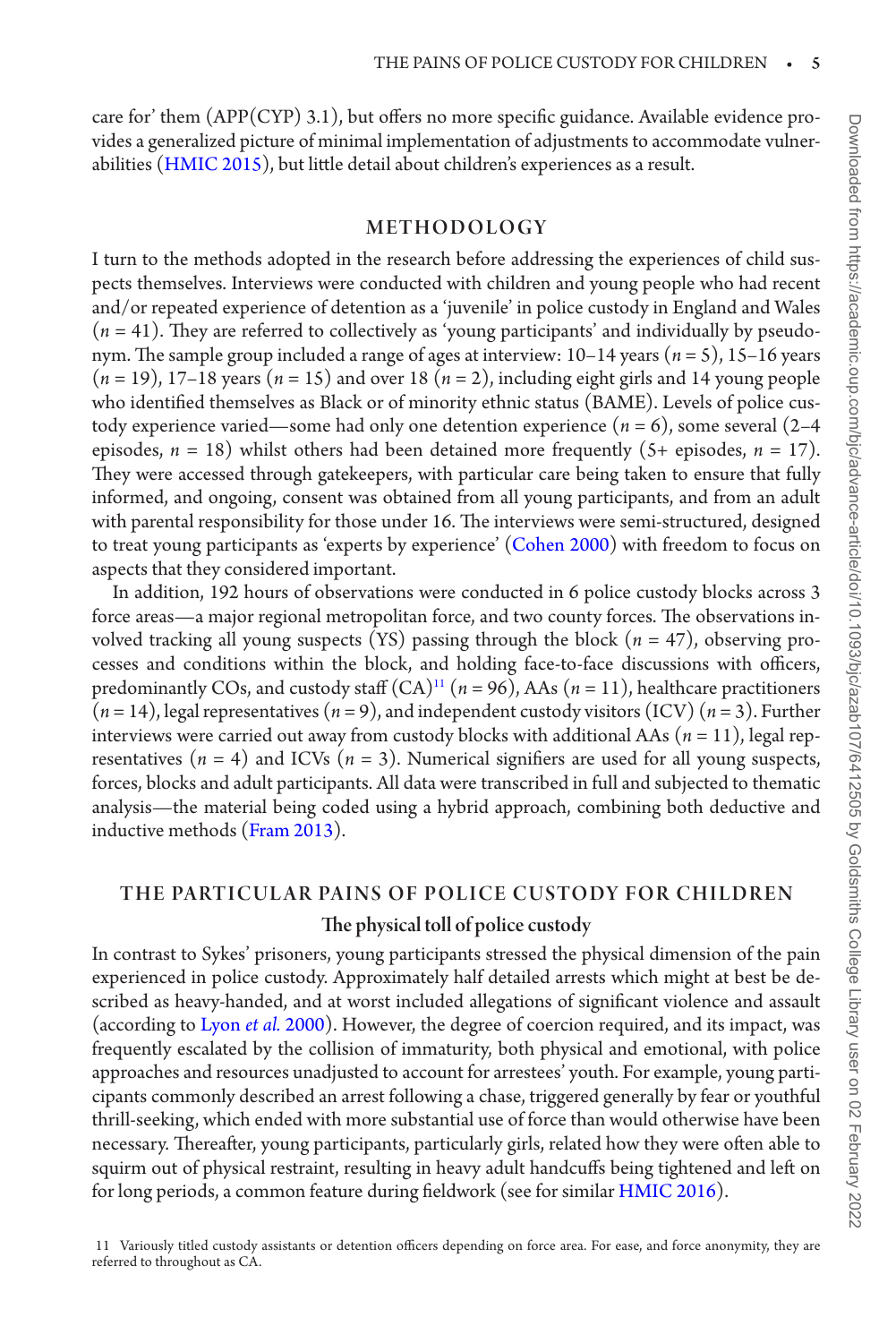In the police station, I rarely observed a child being prioritized for processing and, at busy times, they could face a lengthy wait to be 'booked-in', in the unpredictable and often volatile atmosphere of police custody. Whilst some officers suggested that they might deal with children first, others were plain that they would not do so, or only if there was a 'medical issue' (CO32). The experience was frequently exhausting and painful for young participants:

Then, you're waiting another half an hour on your feet. Your feet are starting to hurt. Your wrists were hurting for that half an hour, or hour and a half, of handcuffs….Then, at the book in, they take it off. Then, you're there. Then, another person will come to get booked in. He will probably be drunk or something. So, he's there screaming down the hallways. Then, it gets too much. You just want to go. You just say, 'Just put me in my cell.' (Rezar)

This disregard for youthful needs and capacities recalls the 'institutional thoughtlessness' iden-tified by [Crawley \(2005\)](#page-14-8) in relation to older prisoners.

Similarly, necessary processes to identify and prevent risk of harm to the child whilst in custody could often result in treatment experienced as physically oppressive and intrusive, though not intended to be so. For example, despite their differing needs and capacities, children underwent the same risk assessment process as adults—a lengthy series of health and welfare questions. COs recognized that this could be 'very intrusive, very personal' (CO39), yet rarely were measures taken to tailor the process. Mindful of the risk burden they carried, 'if anyone dies it's our fault' (CO26), COs were often reluctant to adopt the procedure 'in case something were to happen' (CO29). A girl, for example, might be asked whether she was pregnant, or face probing questions about recent episodes of self-harm, methods and triggers, in the earshot of other arrestees, officers and professionals unconnected to her case. Stripsearch could also be a source of significant distress, 'like a violation' (Carter), 'like they've taken all your dignity' (Avery), particularly for those who experienced it repeatedly (see for similar [HMIC 2015:](#page-15-2) 89–90). Whilst for those who displayed an intention to self-harm, the measures frequently adopted to prevent injury—the removal of clothing or bedding, the use of physical restraint (often by more than one officer), the application of leg straps—could be extremely traumatic, particularly for girls restrained by male officers. COs were often conscious of the distress caused by such incidents, but lacked suitable facilities and expertise to address children's needs more appropriately.

## Deprivation of security—'it was scary'

Unlike Skinns and Wooff 's detainees, some young participants did express significant fears about the threat posed by other detainees. On observation, separation was not consistently achieved in the early stages of custody and young participants described waiting with adult arrestees, even occasionally being detained in the same holding cell, prior to booking-in. This was particularly distressing for younger and less-experienced participants:

So I'm lookin' at people and they're lookin' at me and I'm just starin' at them, like, scared, but tryin' to act not scared…so I'm starin' at them thinkin', "Who's this?" and, "Who's that? Which one of these is gonna be the one to hurt me or kill me?" (Elijah)

Whilst some COs sought to keep children as separate as possible, or complained that the physical constraints of custody made this impossible, others were unconcerned:

They don't need to be segregated—it doesn't make a difference. The ones that are new here aren't here for long and the regulars have seen it all before anyway. (CO36)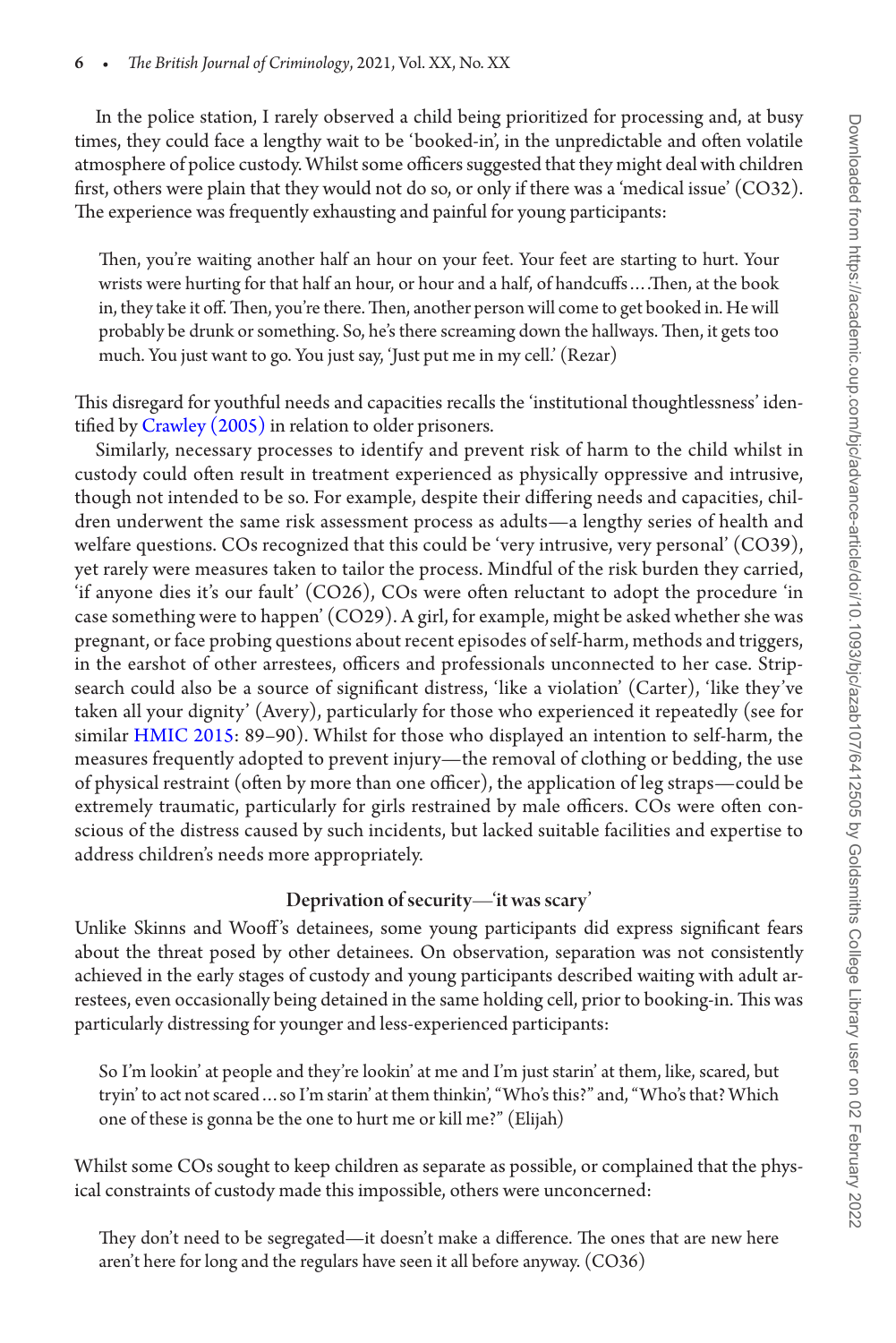Often this group of young participants were also uninformed about what would happen in police custody—a void which could trigger intense anxiety, echoing the 'fear of the unknown' recounted by [Jones' \(2007;](#page-15-4) [2011\)](#page-15-5) participants:

The people who was arrested in the other holding cells….They looked scary…I was just breaking down—I thought I was gonna go in the same cell as them (Michael).

The unpredictability of arrested adults was a significant concern—'like scary 'cos you don't know what they're gonna do' (Luke)—and indeed two young participants described getting involved in a physical altercation with an adult. Whilst custody blocks can be very quiet and feel well-ordered, they can also be chaotic, noisy and threatening. A parent attending as AA recalled 'hearing people banging on doors, headbutting the doors…it's horrible.' (FamilialAA1). Such an atmosphere could be extremely unsettling.

As the custody episode wore on, the focus of this insecurity shifted from concerns about other detainees to uncertainty about the consequences of arrest and possible prosecution, escalating sometimes to a level seemingly altogether more destabilizing and painful than that noted in respect of older adults [\(Skinns and Wooff 2020](#page-16-3)), according more closely with responses in young remand prisoners [\(Harvey 2007;](#page-15-9) [Freeman and Seymour 2010\)](#page-14-14). Young participants described an almost vertiginous anxiety, lacking life-experience, uninformed about likely outcomes and feeling the potential loss of youthful promise keenly:

I thought I was gonna get sent to jail 'cos they were right going on, 'It'll go to court' and all this and that, and I'm thinking, 'Oh my God, what have I done to my future now. What's going on?' It was scary. (Kate)

On observation, in line with previous research, AA attendance was frequently delayed, sometimes due to logistical problems, but more commonly orchestrated by the CO to coincide with interview or the needs of the investigation: 'when we're ready to deal with them' (CO24). As a result, child suspects frequently spent many hours, often overnight, without support to understand their position. On observation, more than half of young suspects waited more than 5 hours for an AA to attend, including some very much longer delays.

This anxiety could be exacerbated for more vulnerable children for whom an episode in police custody, and the bail conditions which might follow, could have a profound effect on already strained family relations and precarious living circumstances, leaving them doubtful about where and with whom they might live on release. Young participants also spoke repeatedly about fearing that they would be pressurized to 'grass' (inform) on associates, in some cases anticipating very serious repercussions: 'Literally you're putting your life at risk, or your loved ones at risk' (Zayn).

## Deprivation of goods and services—'they don't offer you nothing in there…'

<span id="page-6-0"></span>Despite restrictions on the seizing of possessions in custody, $12$  on observation children routinely had all personal items (with the exception of clothing) removed, recalling, in combination with the other booking processes, the systematic mortifications experienced by [Goffman's \(1968\)](#page-14-17) inmates. This included, as a blanket approach in some areas, the taking of cords from shoes and clothing, even where no history of self-harm was given. COs identified this as a flash point for problematic behaviour, but displayed little appetite for tailored or dynamic assessment, to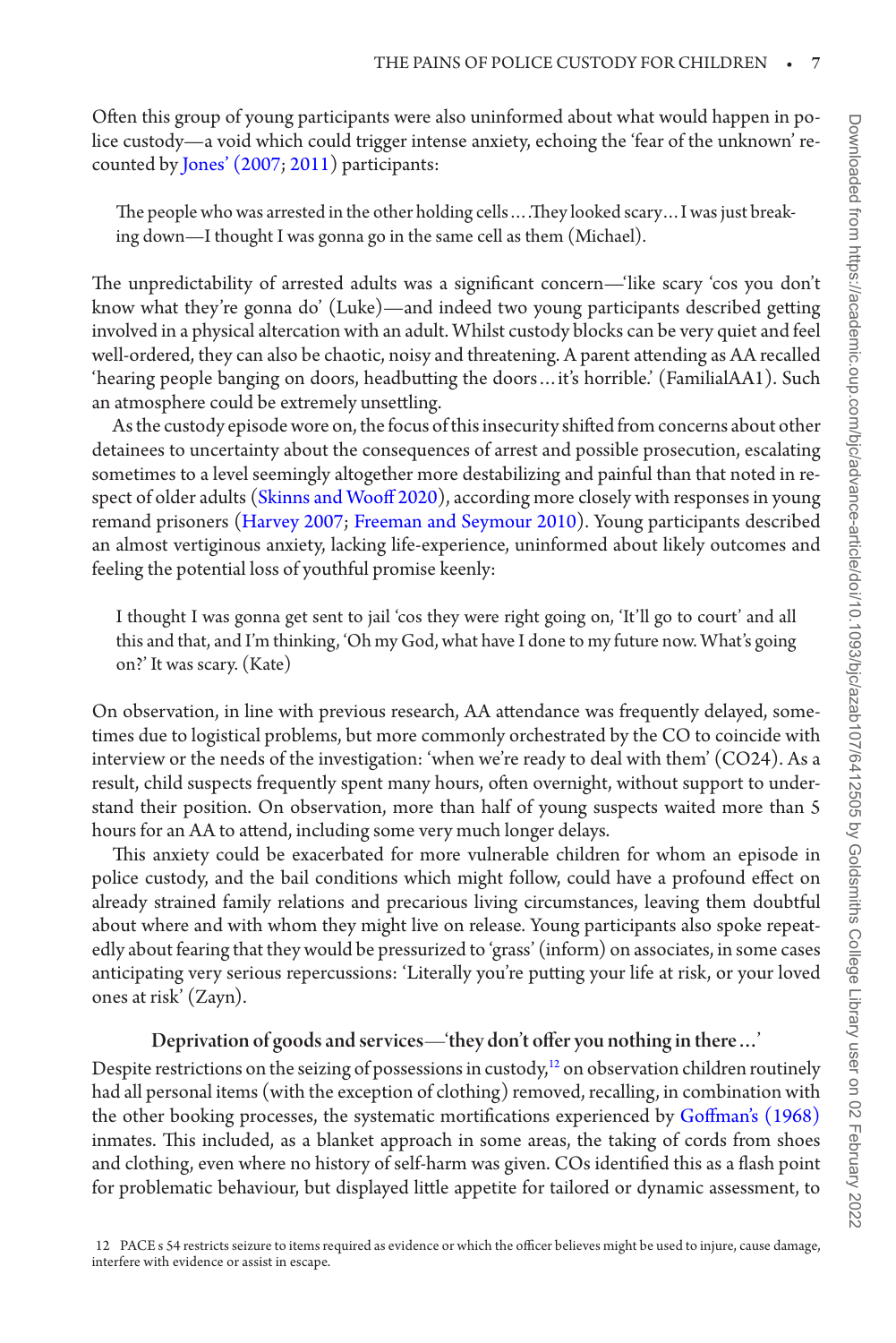balance risk and welfare considerations. As one Inspector observed: 'You'd have to be Mother Mary to be allowed to keep your cords in this place'. This was a significant source of anger and resentment for young participants, who often considered such deprivations unjustified, particularly where cords were cut out or could not be reinserted: 'I go mad when they cut 'em, me.' (Dexter).

The removal of mobile phones from all young suspects was often the most painful of the material deprivations:

it's horrible, it's just out of the comfort zone. Like, you're always texting someone, you're always got someone to talk to, and then all of a sudden you're just shoved in like a cage sort of like room and then you've got nothing to do, doing nothing, you've just gotta wait. (Will)

This pain could be prolonged when mobiles were retained for 'evidential purposes', sometimes for many months—an experience which could be seriously punitive for those trying to maintain family ties whilst living in residential care.

Given their relatively brief confinement, in contrast to prisoner experiences, the lack of access to services available in the community was, unsurprisingly, not a concern for young participants (nor was the deprivation of sexual relationships). Rather, they were distressed by the seeming lack of support to help them cope with their immediate confinement. Thus while [Sykes' \(1958](#page-16-8): 68) prisoners' 'basic material needs' were generally met, this was not always the case for young participants. Many complained of being hungry or held in dirty or cold conditions, often using animal references to convey the degrading sense of their incarceration—describing blankets like "you would put on top of a horse" (Zayn) and food which "I wouldn't give...to the dog" (Harper). Facilitated by the permissive wording of Code C 8.8, children on observation, and in their accounts, were routinely held in adult cells, or in rooms designated as 'juvenile detention rooms' but internally virtually indistinguishable from adult accommodation—a state of affairs well-known to ICVs and apparently condoned by the inspection regime.<sup>[13](#page-7-0)</sup>

On observation, rights and entitlements information was frequently delivered to children, and their AA, formulaically. The CO would rattle through the 'same spiel' with a child as with an adult, focusing on ensuring that it had 'been done' (CO43)—prioritizing case-construction objectives ([McConville](#page-15-14) *et al.* 1991) over enabling understanding. Consequently, many young participants had only a partial appreciation of the services and protections to which they were entitled, and few were aware of, and fewer yet enjoyed, entitlements such as making a phonecall, spending time in the exercise yard or taking a shower. No young participant, for example, appreciated that they were entitled to speak privately to their AA 'at any time'.[14](#page-7-1) As a result, many felt neglected and that their detention was unnecessarily unpleasant and disrespectful: 'They don't offer you nothing in there man. What they tell you lot and what they do to us is two different things.' (Malik).

Whilst some COs and staff were conscious of the harshness of the detention environment for children, others took a more adversarial approach, considering such deprivations appropriate, given the child's arrested status, even that young suspects were unduly 'molly-coddled' (CA23). This was sometimes explained in social disciplinary terms [\(Choongh 1997](#page-14-4))—a night in the cells being imposed for its deterrent and incapacitative effects: 'It sends a message and keeps the community safe.' (CO34). There was a strongly pedagogical emphasis in these approaches (see [Loader 1996](#page-15-15)). Regular child suspects were often identified as members of those groups

<span id="page-7-1"></span><span id="page-7-0"></span><sup>13</sup> In the three forces observed, HMIC (as then was) inspection reports immediately preceding or post-dating observations contain no recommendations relating to the provision of roomier or more sympathetic 'juvenile' accommodation. 14 Code C 3.15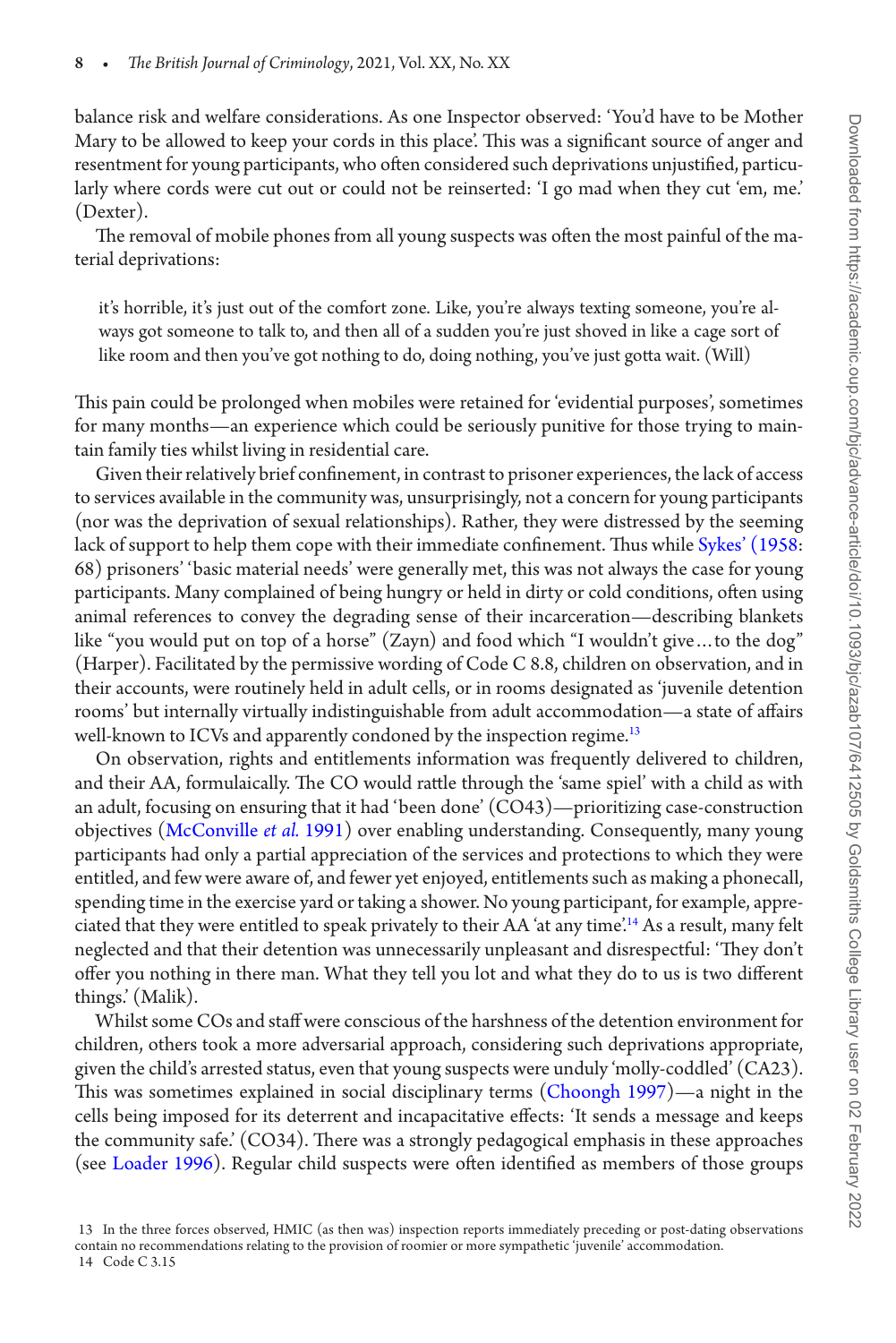described as 'police property' [\(Lee 1981](#page-15-16); [Reiner 2010](#page-16-12)), 'pulled up' not 'brought up' (CA10) by 'degenerate' families (CA16) for whom a night in custody might 'do the trick' (CA10) in terms of preventing offending. This attitude also drew on the view of some staff that youth courts were too lenient, undermining the work of the police and the youth justice system more generally: 'The only real penalty is a period in a cell—it's like the naughty step.' (CO12). As CO43 observed: 'There's a real contrast with the rest of the youth justice system—I don't mind remotely being the big bad wolf in it all.' However, this tended to produce an embedded sense of "less eligibility" ([Rusche 1939\)](#page-16-13), that efforts to mitigate the process would undermine its vital effect, even that the process at present is too "warm and fluffy" (CO12).

## Deprivation of liberty—'stuck in a cage'

In purely temporal terms, an episode in police custody bears little comparison to even shortterm imprisonment. Nonetheless, young participant accounts suggest that the sudden and total nature of the deprivation of liberty in police custody, could be intensely painful:

It's just being trapped in a room. I was literally, I felt like I wanted to kill myself. I was just locked in a room. It's horrible. It is one of the worst experiences you can ever have, I think. (Tom).

Isolation from family was less frequently remarked upon than by adult suspects [\(Skinns and](#page-16-3) [Wooff 2020\)](#page-16-3) and young prisoners ([Halsey 2007\)](#page-15-7), no doubt in part because of the eventual attendance of the AA. Nonetheless, like adult detainees ([Skinns and Wooff 2020](#page-16-3)), many children related struggling to cope with the profound sense of isolation. Most difficult to endure was the almost intolerable boredom generated by near-total lack of stimulation: 'staring at nothing' ( Jackson), 'It does your head in. There's nothing to do.' (Megan), (see for similar [Hazel](#page-15-17) *et al.* [2003;](#page-15-17) [Jones 2007](#page-15-4)), recalling the pain of prisoner 'underload' [\(Toch 1982](#page-16-14)). These privations tended to magnify pre-existing vulnerabilities (see for similar [Walker](#page-16-7) *et al.* 2020), and could be particularly difficult for those who were on medication:

I have ADHD and they wouldn't give me my medication until I see a doctor…and I was bugging out like, I was actually going crazy. I can't be in a small room for too long. (Zoe).

There was a sense of destabilizing intensity to some experiences, 'it makes you go a bit mad. You go crazy in the cell…it's hard to explain, it's like…you think fast and sweating' (Carter). Young participants described in vivid terms the physical oppressiveness of the small cell, like being 'stuck in a cage' (Alex), recalling strikingly accounts of children enduring longer periods in solitary or cellular confinement [\(Bronx Defenders 2014;](#page-14-18) [Gooch 2016](#page-14-13)).

Despite the requirement to keep children's detention time to a minimum, three-quarters of young participants described detention periods of over 10 hours, and many much longer, according with the average detention length on observation (11 hours 45 minutes, where record-able) and in previous research [\(HMIC 2015](#page-15-2)). Overnight<sup>[15](#page-8-0)</sup> detention pre-charge was common in young participant accounts, and occurred in 12 of the 33 detention episodes on observation for which full timings are available. Sleeping was a key mechanism for making time 'go quicker' ( Jackson), along with repetitive behaviours such as counting wall tiles or playing target practice with pieces of food packaging. But, such limited coping strategies could swiftly deteriorate into maladaptive responses reminiscent of the 'situational withdrawal' identified by [Goffman](#page-14-17)  $(1968:61–62)$  $(1968:61–62)$ . Healthcare practitioners noted 'a lot of panic attacks'  $(FNP5)^{16}$  $(FNP5)^{16}$  $(FNP5)^{16}$  and attempts to self-harm were common (see for similar [Jones 2007](#page-15-4)).

<span id="page-8-1"></span>16 Forensic Nurse Practitioner.

<span id="page-8-0"></span><sup>15</sup> More than four hours in custody between midnight and 8 am [\(Skinns 2011a](#page-16-11), 27).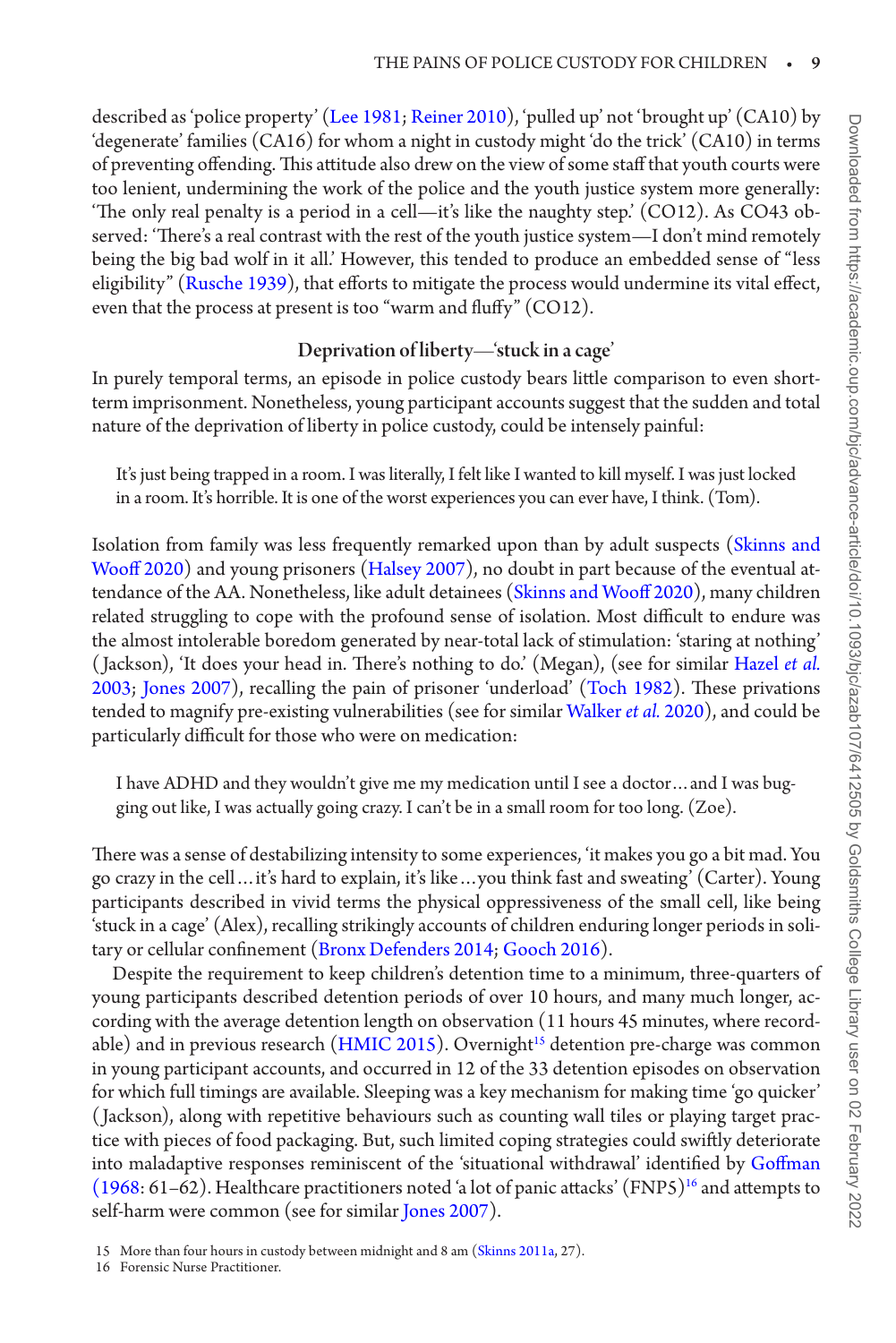As identified in the adult police custody and imprisonment literature ([Gooch 2016](#page-14-13); [Skinns](#page-16-3)  [and Wooff 2020\)](#page-16-3), supportive staff contact could have a significant impact. But increased armslength surveillance, which was often put in place, tended not to be experienced as supportive nor did it mitigate the sense of isolation. More frequent cell checks did occur, but often amounted simply to a pair of eyes peering through the hatch, tending only to disturb sleep or get up hopes of release. Officers and staff in all areas acknowledged the challenge for children of managing this isolation: 'It they're in 5 to 6 hours they can cope—after that they start doing stupid things' (CO27).

Despite the right to child-friendly conditions, and the emphasis on accommodating vulnerability in the guidance, cell conditions were not, on observation, adjusted to support emotional welfare. Nor were distraction or support items commonly provided, beyond the offer of reading material, itself rarely age-appropriate. Safeguarding concerns, and risk of damage to the cell, were generally raised as justification, as well as time pressures and a lack of suitable resources in custody. But adversarial attitudes in some teams, focusing on a child's status as suspect rather than their needs as a child, could stifle more humane approaches by individual staff. CA41 related: "If they're awake I'll speak to them and ask them if they want a drink. People (colleagues) will say, 'What are you doing talking to them?'. There was also a sense of case-hardening which could perpetuate less than sympathetic treatment. Seeing detainees in extreme distress is common in a custody block. This inevitably has an impact on levels of tolerance, as CO23 observed: 'If I talk to someone in a pub I know that I have an entirely different outlook…. Sometimes I wonder why I have no empathy.' Young participants' own oppositional attitudes to the police, and professionals considered to be working with them, could also lead them to refuse support offered. While sometimes young participants simply felt too overwrought to engage: 'if somebody comes like and speaks to me now, like, I'm just gonna go mad at them.' (Harper).

## Deprivation of autonomy—'you feel like you can't say nothing to do anything'

Contrary to [Sykes' \(1958\)](#page-16-8) assumption, young participants' familiarity with adult control tended not to diminish significantly the painful experience of their total loss of autonomy in police custody. They frequently complained about their dependence on custody staff for almost everything, including checking the time and, in some blocks, obtaining toilet paper. Indeed for young participants, because of the extreme imbalance between the power and control of the adult officer and the child detainee, this 'loss of autonomy' is perhaps better described as a profound sense of helplessness, triggered on arrest and intensified through the process. For some who had developed significant resilience addressing adversity in their own lives, this helplessness was a particular source of resentment and anger. As Rezar describes:

like it's all of them against you. It's just you there, you're basically in their house ….You feel like you can't say nothing to do anything. You feel annoyed and angry, but at the same time, you feel like you've got nothing to say.

Whilst for those fortunate enough to have positive experiences of dependence in their home lives to reflect on, the unpredictable and sometimes seemingly malign power wielded by the police could be distressing:

…when I went in there was one really nice police officer that helped me and was like, 'Do you want a blanket? Do you want something to eat?' There was just one that gave me attitude all the time, 'You're not having a blanket. You don't deserve it. You're a criminal,' this and that, and I'm like, 'Alright.' But it was **really** scary to think how long I'm going to be in here.' (Kate) (emphasis in the original speech)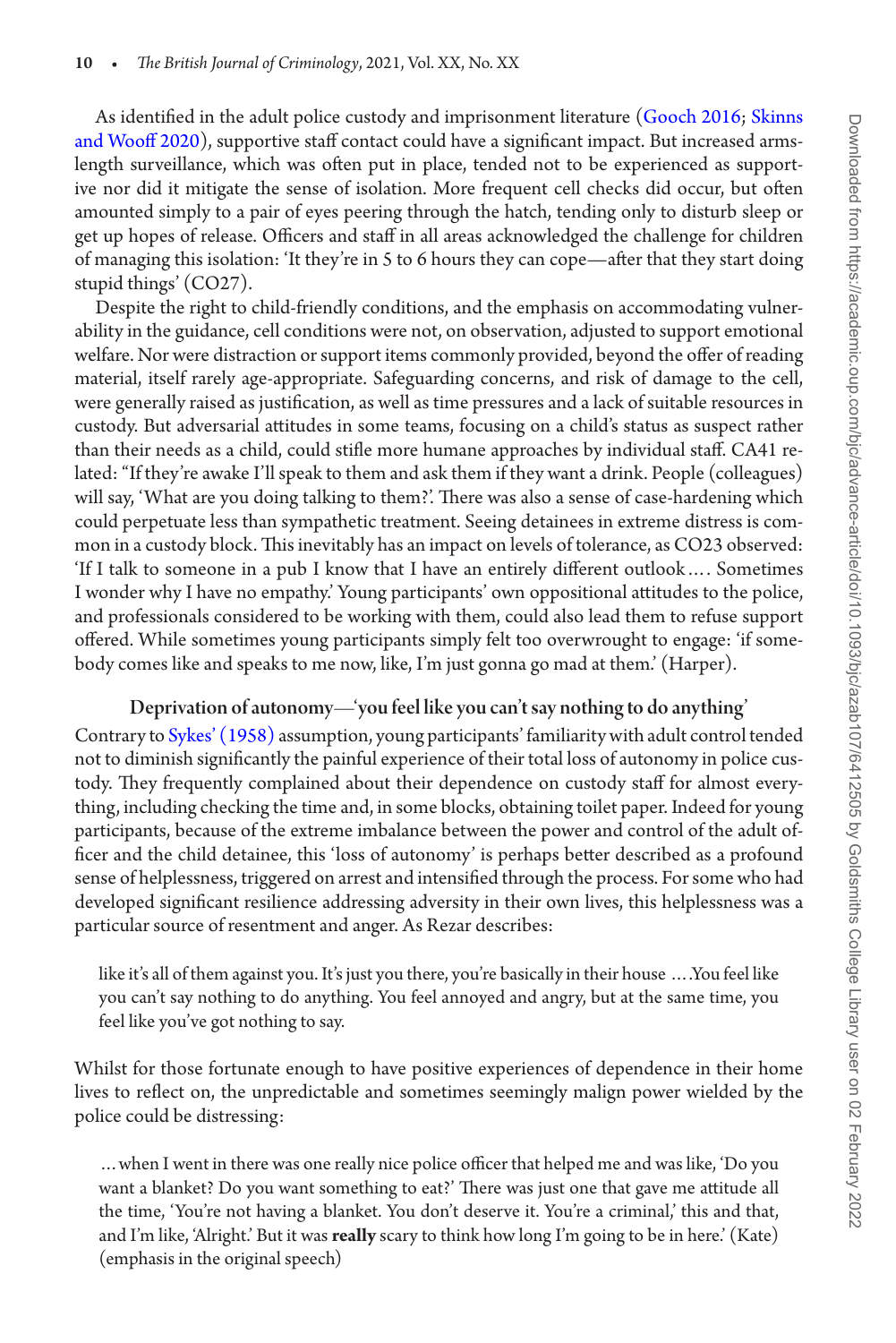These fears could be further entrenched where the exercise of rights and entitlements was inconsistently enabled. Some officers and staff approached rights, not as universally exercisable by a detainee, but as a system of privileges: 'Like a parent I work with a reward system. You've done as you're told, as I asked you to, then you can have X.' (CO41) (see for similar [Choongh 1997;](#page-14-4) [Walker](#page-16-7) *et al.* 2020). This generated in young participants the same 'extreme scepticism about the utility of rights' that [Choongh \(1997](#page-14-4): 177) identified in adult detainees—as Hussain observed: 'there's no point in ringing the bell, they're just gonna waste your time'. Combined with the lack of information about what was happening, and anxiety about likely outcomes, some young participants experienced a sort of emotional freefall—with no sense of a structure to navigate, rules to rely on or rights that could be actioned.

Many young participants, like Hussain, responded to this loss of control with resignation, refocusing energies on getting through the process and managing their desperation to 'get out' as swiftly as possible. The total control wielded by officers and staff, and the near panoptical supervision of detainees in modern custody blocks, meant that there was little opportunity for 'backstage forms of resistance' [\(Crewe 2009:](#page-14-10) 200), and, unlike amongst young prisoners ([Wilson](#page-16-15) [2003;](#page-16-15) [Phillips 2008\)](#page-16-16), there was very limited scope for peer support or solidarity. A number of young participants described defiant, problematic behaviour—flooding the cell, throwing food around, shouting or pressing the in-cell buzzer repeatedly (echoing [Wilson 2003\)](#page-16-15). Some COs were sympathetic, responding very patiently. But problematic behaviour could garner harsh responses, including turning the child's call buzzer down or off, a riposte experienced as particularly punitive, or threatening to charge the child with criminal damage or to delay their release. This last threat was liable to entrench resentment further as young participants inevitably concluded that staff would deliberately 'long it out' ( Jamal) to punish them. Ultimately resistance was always subdued and served only to exhaust the child, and thus disadvantage them in any upcoming interview, or identify them as a troublemaker for future episodes.

## Prospective pains: the risk of wrongful conviction

Given the particular protections which children should enjoy in police custody, any correspondences between the immediate pains experienced by the child suspect and those identified for adult prisoners should give pause for thought. But it is in reviewing the different contexts of these forms of detention that the ramifications of the child suspect's experience are perhaps best illuminated. In contrast to Sykes' captives, young suspects are, whilst coping with these pains, expected to engage with new information, make key legal decisions, and ultimately undergo questioning. Yet many young participants reported that the exhaustion and distress generated by their experiences in detention had a profound effect on their ability to participate effectively in the proceedings, an important aspect of their fair trial rights in custody (*Panovits v Cyprus*).[17](#page-10-0) The physical toll of the process, and their desperation to be released, meant that children were often simply not in a state of mind to take in rights information or willing to delay matters by revealing a lack of comprehension. By far the most frequent reason given by young participants for waiving legal advice was the perceived delay that a solicitor might cause, even where that might be a relatively modest 45 minutes: 'I didn't want one…I just wanted to get out.' (Alex). Familial AAs also declined their right to ask for a solicitor to get it 'over and done with' (FAA4) for their child, while for those taking legal advice, the exhaustion of waiting in the cell could overwhelm a child's capacity to engage with the solicitor and their advice.

<span id="page-10-0"></span>Lengthy detention was also capable of having a critical impact on a child's ability to give a good account of themselves in police interview. Sandor, for example, described himself in interview as 'just too out of it …just really, really emotional and afraid and tired.' However, after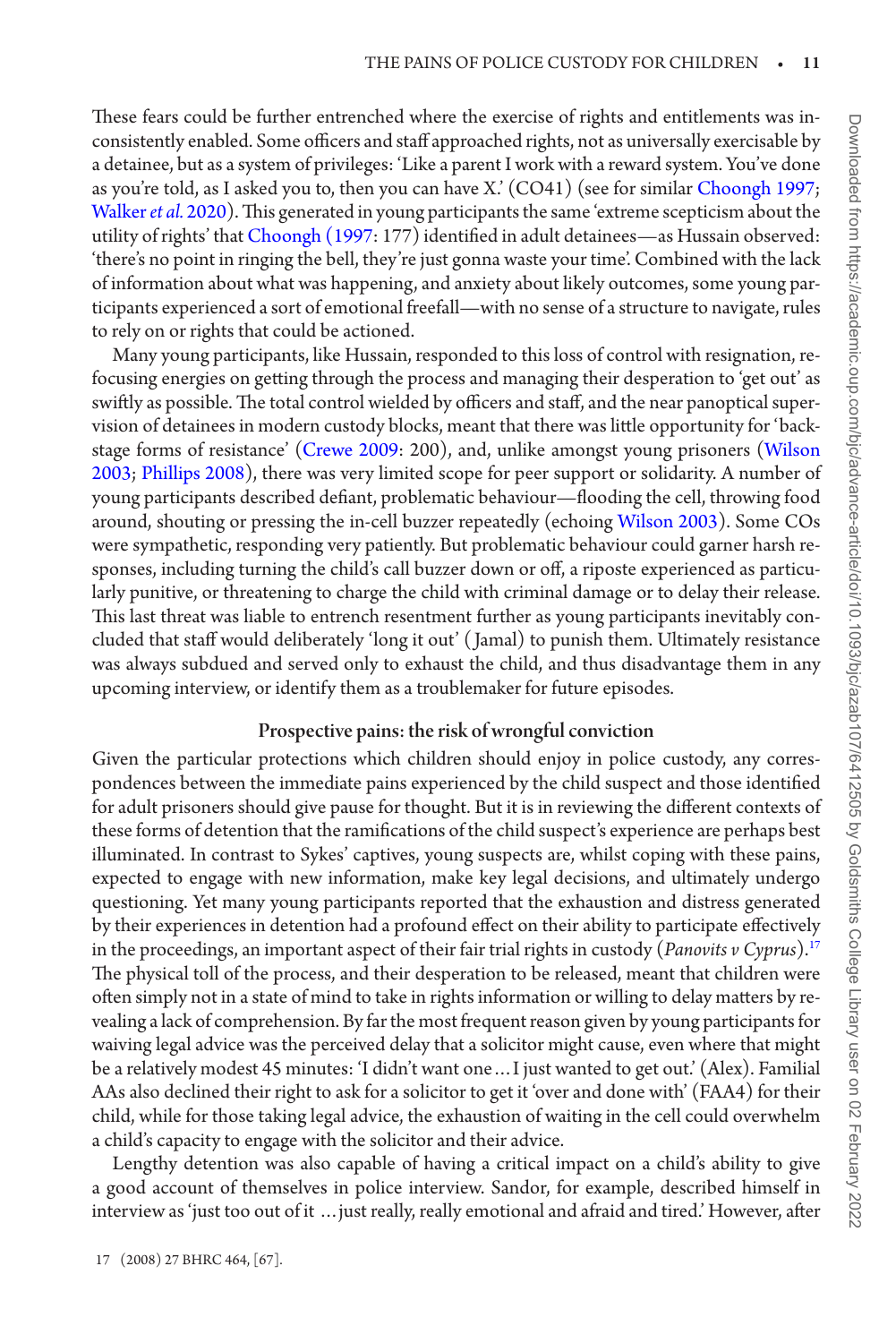long hours in a cell, few young participants, or their AAs, were keen to raise issues concerning fitness for interview and thus further delay questioning and release. The potential impact on the fairness and reliability of the interview is clear. Children are ordinarily more vulnerable to interrogative pressure and more likely to confess, and to confess falsely, than adults [\(Redlich](#page-16-17)  [and Goodman 2003;](#page-16-17) [Kassin](#page-15-18) *et al.* 2010). Isolation in particular has been linked to acquiescence in interview [\(Kassin](#page-15-18) *et al.* 2010), whilst sleep deprivation can increase suggestibility in the face of leading questions [\(Blagrove 1996](#page-14-19); [Harrison and Horne 2000\)](#page-15-19). This is especially concerning given repeated complaints by young participants of interviewers using oppressive and confession-seeking questioning tactics [\(Gudjonsson 2003](#page-15-20); [Gudjonsson](#page-15-21) *et al.* 2006)—an unsurprising finding given that rarely will officers interviewing young suspects have received training to elicit their best evidence [\(Gooch and Von Berg 2019\)](#page-15-22). As Logan described,

Some questions that they ask, they'll pressure you and you'll be that pressured that you might 'ave to lie and say, 'Yeah, fair enough, I did do it'... Just to get it over with, 'cause they'll just keep pressuring you and asking you.

High-profile miscarriages of justice such as the Confait Case [\(Fisher 1977\)](#page-14-20) and the Central Park Jogger Case ([Feld 2006\)](#page-14-21) reveal the dangers inherent in questioning in such circumstances. More recently [Shalhoub-Kevorkian and Kovner \(2018\)](#page-16-6) have noted the frequency of false confessions among Palestinian children in pre-charge detention.

Alternatively, a child might simply decide to maintain silence through hunger, exhaustion, or to hasten their departure: 'if you stick to 'no comment' you just get it over with don't ya?' (Aidan). In response to their loss of autonomy, some, particularly BAME, young participants, used 'no comment' as a form of resistance (see for similar [Carter 2011;](#page-14-22) [Quirk 2017](#page-16-18)), having identified that 'the only power you've got is when you go into the interview room' (Hussain) and that 'they (the police) hate it when you go no comment' ( Jayden). This resistance is unsurprising since reduced capacity for future orientation and heightened reward sensitivity are natural features of adolescent psychosocial development [\(Cauffman and Steinberg 2012;](#page-14-23) [Lamb](#page-15-23)  *et al.* [2013](#page-15-23)). However, it is highly problematic that the punitive impact of police custody is felt at a time when a child is required to make far-reaching legal decisions and participate in a key phase of the criminal justice process. Such a burden runs the risk of adding the prospective pain of wrongful conviction to the immediate pains of police custody.

#### Prospective pains: exclusionary effects

Critically, the deprivations experienced by young participants did not, in contrast to [Sykes'](#page-16-8)  [\(1958:](#page-16-8) 79) captives, tend to evoke feelings of 'personal inadequacy'. Rather they signalled to young participants that they were not morally acceptable, or persons of value, in the eyes of the police instead. The harsh conditions, and the failure to enable young participants' rights, were indicative of the officers' disrespect and lack of concern for them: 'It's just like they don't care, they're not bothered' (Logan). Overwhelmingly the reaction was one of resentment, and young participants were vocal in their dislike of officers who they felt treated them 'like an animal' (Rezar) or 'as if you're not a real human' (Zayn). This was particularly marked amongst more custody-experienced young participants, who tended also to be those disclosing significant childhood adversity and dispositional vulnerabilities.

In line with procedural justice theory [\(Tyler 1990](#page-16-19); [Tyler and Huo 2002\)](#page-16-20), young participants' subjective judgements about the unfairness of police decision-making and the disrespect which characterized their treatment, had a negative impact on their views of the legitimacy of the police. For some, this arose particularly where they felt their arrest, or the length of their detention, was unjustified: 'When I go there for no reason, that's what really makes me look at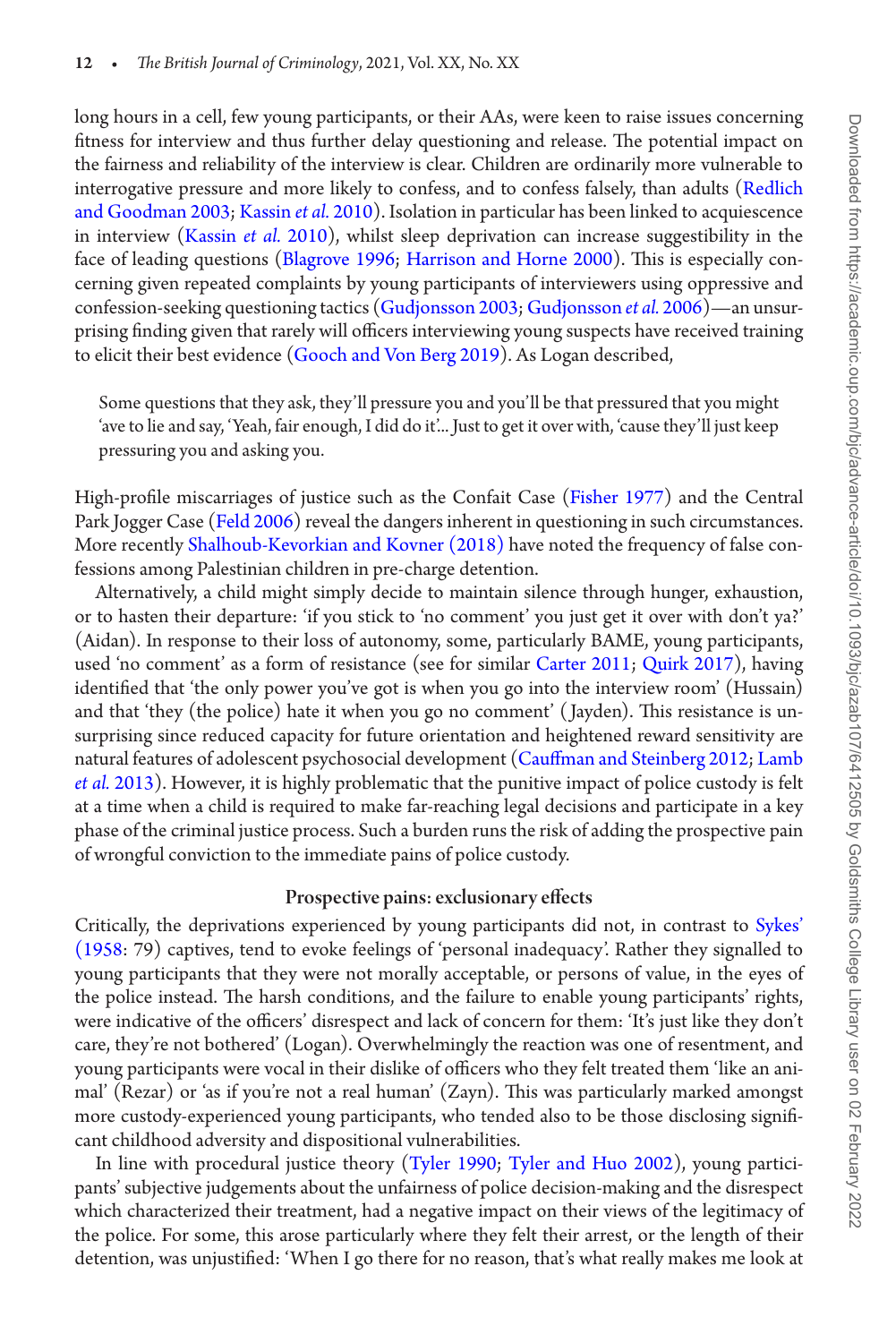them a different way and it just brings on hatred.' (Alex). For others this was more closely connected to what they perceived to be generally disrespectful and unfair treatment: 'they just piss me off because they think they can throw their weight around because they've got a police badge on' (Robert). Contrary to the suggestion that an unpleasant experience in custody might 'set them on the right path' (CO34), punitive treatment could have an iatrogenic effect:

by putting you in a room, making you sit by yourself, it's not going to make you accept, reflect on the thing you've done. It's going to make you think like, 'You lot treat me like shit.' I might as well do worse things in there. I don't know, it makes you entirely a bit different … Basically, if I get treated like this, what's the point? The police officer don't see criminals as equals to them, they see 'em as people that are just… I don't know, they're less anyway so… (Carter)

As Lawrence [Sherman's \(1993\)](#page-16-21) defiance theory predicts, the alienation expressed by Carter, and his defiant rejection of a detention process that he experienced as unfair and stigmatizing, is liable not to deter but to amplify his offending behaviour.

There is also evidence that seeking to exploit the 'contrast with the rest of the youth justice system' (CO43) could be counter-productive. CO40 observed, 'They go to court and are released. They're angry with the police, "You had me in a cell and the court released me." Everyone's bitter.' (See for similar [Rogowski 2000](#page-16-22); [APPGC 2014](#page-14-0)). Equally troubling, given the high levels of victimization amongst young people in conflict with the law [\(Smith and Ecob](#page-16-23) [2007\)](#page-16-23), were the observations of several young participants that, as a result of their custody experiences, they would not trust the police or go to them for assistance in future:

it's the sort of thing where if I needed them I wouldn't even bother… I just wouldn't wanna call 'em, just because I don't think they're that nice people. Since I was in there for so long and they were useless when I was in there, I just don't really think they're that trustworthy. (Tom)

## CONCLUSIONS

The congruences and contrasts revealed by this first application of Sykes' 'pains of imprisonment' to the experiences of child suspects provide fresh insights into police detention and its implications for children. That, even despite their short duration, the immediate pains experienced by unconvicted child suspects should reflect in such significant respects the contours of punitiveness experienced by sentenced adult prisoners, is deeply concerning. It underlines strikingly how far short, in the case of children, police custody falls of the principle of imposing the 'minimum burdens' on the unconvicted [\(Ashworth 1994](#page-14-3):31). Equally, the process of identifying these separate deprivations reveals with some clarity the drivers of those punitive experiences. Notably, in respect of each pain, it is possible to pinpoint child-specific rights and protections which, if robustly enacted and consistently implemented, ought to have mitigated substantially the impact of detention. For example, the pain associated with deprivation of security arises substantially from the failure to separate children from sight and sound of adult detainees, and from the failure to enable timely and effective support from the AA. Likewise, the punitive nature of the child's deprivation of liberty would be reduced significantly were children detained only as a last resort and for the shortest appropriate time, in child-friendly accommodation, and provided with adjustment and support suited to their age and particular vulnerabilities. The very adult punitiveness experienced by child suspects could often be traced directly to the effective denial of their status as a child, first and foremost, in police custody.

The contrasts in legal status and in progress through the justice process, between unconvicted suspect and sentenced prisoner, reveal how problematic it can be when police custody becomes,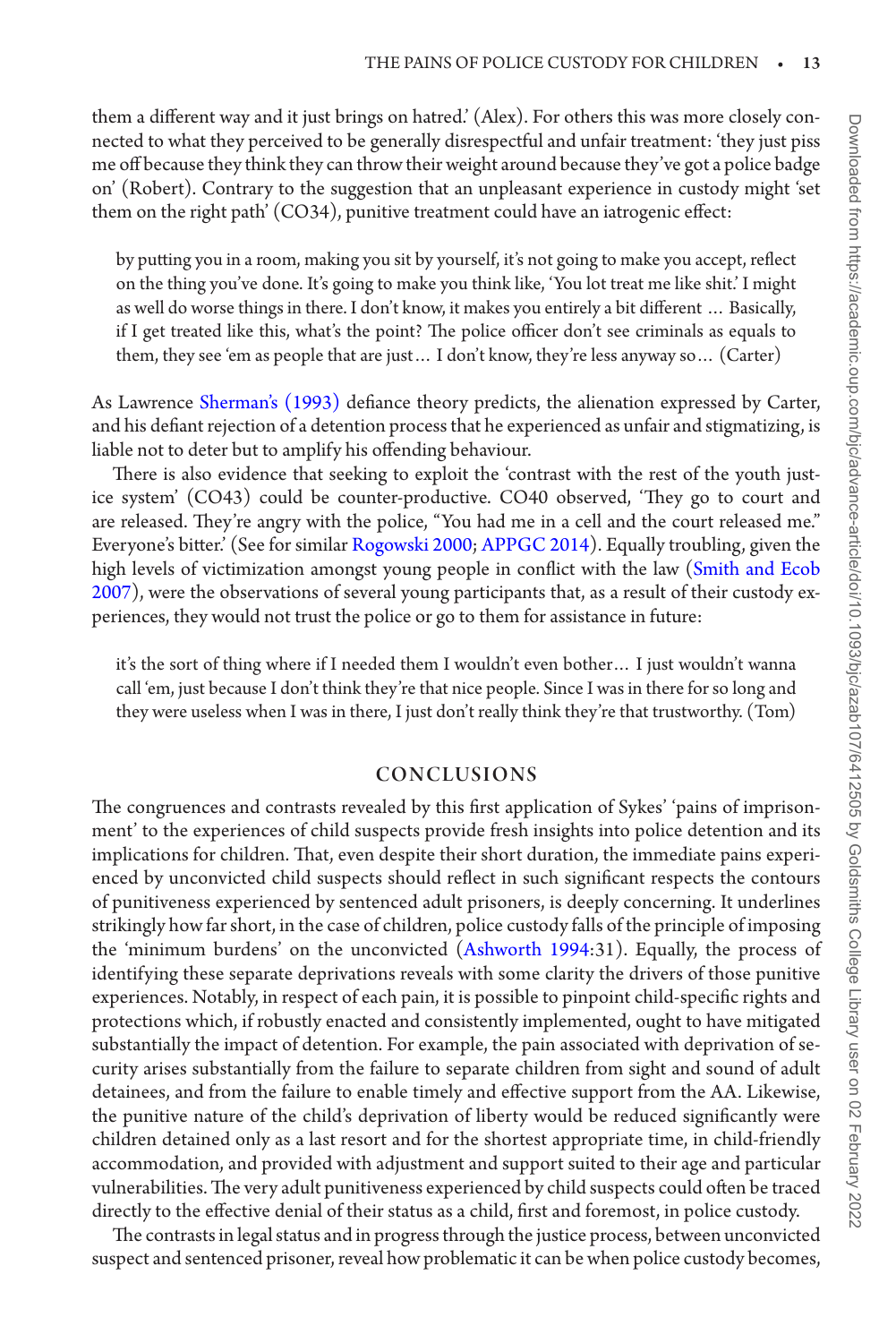as [Skinns and Wooff \(2020:](#page-16-3)257) observe, 'part of the penal painscape'. That such a punitive experience occurs for child suspects at a critical point in the justice process threatens to undermine the fairness of the process as a whole. At the same time, detention which is experienced as unjustifiably harsh and disrespectful is, far from having deterrent or pedagogical value, liable to reduce the legitimacy of the police in the eyes of children, and may even amplify offending behaviour. Reviewing the pains of custody from the child's perspective reveals experiences that are too often counter-productive—liable to undermine custody's primary legal purpose, the production of reliable evidence (PACE s37(3)), and tainting the relationship between child and police at a formative stage.

What then can be done to address these issues? A range of tensions frustrate the protections which should be afforded. Most cited by officers were resourcing constraints, both facilities and equipment, as well as time, manpower and training. These practical obstacles are themselves generated by a complex web of structural and institutional factors. The inadequacy of the domestic legal framework of protections, and police cultural responses, are particularly implicated, and in their turn reflect broader developments—the 'responsibilitization' of children ([Muncie 1999](#page-15-24); [Goldson and Muncie 2006](#page-14-24)) and the 'punitive turn' in youth justice [\(Muncie 2008\)](#page-15-25). But young participant reflections reveal that, at the heart of failures to accommodate young suspects' needs, lie the extreme power differential between child and officer, the multi-layered vulnerability of the child suspect, and the closed and adversarial context of police custody—issues which are unlikely to be resolved by funding initiatives, training or piecemeal legal reform. In short, the study underlines the importance of avoiding the use of detention at all costs for child suspects, save where strictly 'necessary' (PACE s37(3)) and as an absolute 'last resort' (UNCRC, Art.37). Wherever possible, bailing a child to attend for interview at a suitable time, when they can be fully supported, or inviting them to attend voluntarily, should be the approach. Progress made in recent years, in the reduction of child arrests [\(Howard League 2020](#page-15-0)) and detentions [\(Dehaghani 2017](#page-14-25)), must continue, although better protections for voluntary interviews are also required [\(Pierpoint 2020\)](#page-16-24).

For those few children who must be detained after arrest, the need for a fundamental review of the framework of support for children in police custody is plain and urgent. Protections for child suspects lag far behind the imperfect provisions in place to support child defendants at trial[,18](#page-13-0) which themselves fall short of the protections for child witnesses ([Burton](#page-14-26) *et al.* 2006). Yet reviews of the effective participation of young and vulnerable defendants in criminal justice processes have tended to overlook, or place little emphasis on, the key pre-charge phase of the process (see for example [Arthur 2016](#page-14-27); [Owusu-Bempah 2020](#page-15-26)). For too long the invisibility of child suspects has enabled their experiences to be overlooked.

## ACKNOWLEDGEMENTS

<span id="page-13-0"></span>I wish to thank all those who participated in, and facilitated, the research, particularly the children and young people who were so generous in sharing their experiences. I would also like to thank the anonymous reviewers, whose comments were enormously helpful, Leo Cheliotis, Peter Ramsay, and Johann Koehler who reviewed earlier drafts of the article, and the attendees of the Mannheim Doctoral Working Party who provided valuable feedback during the article's development.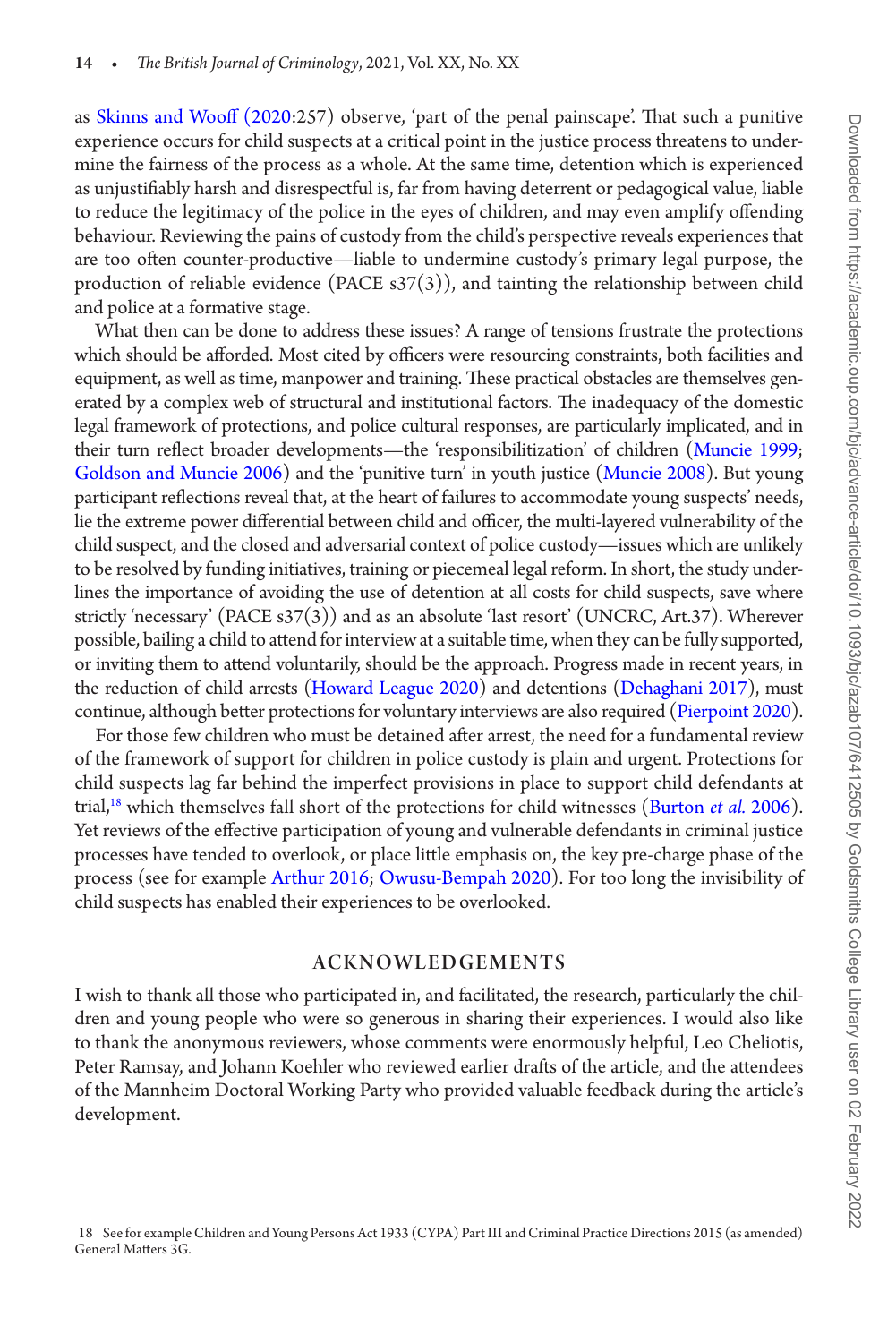#### FUNDING

This work was supported by the London School of Economics and Political Science (PhD Studentship) and the Economic and Social Research Council (Reference ES/V007084/1).

### REFERENCES

- <span id="page-14-0"></span>All Party Parliamentary Group for Children (APPGC). (2014), *'It's All About Trust': Building Good Relationships Between Children and the Police. Report of the Inquiry Held By the All Party Parliamentary Group for Children, 2013-2014.* National Children's Bureau.
- <span id="page-14-27"></span>Arthur, R. (2016), 'Giving Effect to Young People's Right to Participate Effectively in Criminal Proceedings', *Child and Family Law Quarterly*, 28: 223–38.
- <span id="page-14-3"></span>Ashworth, A. (1994), *The Criminal Process: An Evaluative Study*. Oxford University Press.
- <span id="page-14-1"></span>Bernuz Beneitez, M. J. and Dumortier, E. (2018), 'Why Children Obey the Law: Rethinking Juvenile Justice and Children's Rights in Europe through Procedural Justice', *Youth Justice*, 18: 34–51.
- <span id="page-14-19"></span>Blagrove, M. (1996), 'Effects of Length of Sleep Deprivation on Interrogative Suggestibility', *Journal of Experimental Psychology: Applied*, 2: 48–59.
- <span id="page-14-6"></span>Bosworth, M. (1999), *Engendering Resistance: Agency and Power in Women's Prisons*. Ashgate.
- <span id="page-14-18"></span>Bronx Defenders. (2014), *Voices from the Box*, available online at [https://www.bronxdefenders.org/](https://www.bronxdefenders.org/wp-content/uploads/2014/09/Voices-From-the-Box.pdf) [wp-content/uploads/2014/09/Voices-From-the-Box.pdf](https://www.bronxdefenders.org/wp-content/uploads/2014/09/Voices-From-the-Box.pdf) (accessed on 13 September 2021).
- <span id="page-14-26"></span>Burton, M., Evans, R. and Sanders, A. (2006), 'Parity for Child Witnesses and Child Defendants', *Child and Family Law Quarterly*, 18: 397–406.
- <span id="page-14-2"></span>Cape, E., Hodgson, J. and Spronken, T. (2007), *Suspects in Europe*. Intersentia.
- <span id="page-14-22"></span>Carter, E. (2011), *Analysing Police Interviews: Laughter, Confessions and the Tape*. Bloomsbury.
- <span id="page-14-23"></span>Cauffman, E. and Steinberg, L. (2012), 'Emerging Findings from Research on Adolescent Development and Juvenile Justice', *Victims & Offenders*, 7: 428–49.
- <span id="page-14-4"></span>Choongh, S. (1997), *Policing as Social Discipline*. Clarendon Press.
- <span id="page-14-11"></span>Cohen, S. (1972), *Psychological Survival: The Experience of Long-Term Imprisonment*. Penguin.
- <span id="page-14-15"></span>Cohen, L. (2000), *Research Methods in Education*. Routledge/Falmer.
- <span id="page-14-12"></span>Cox, A. (2011), 'Doing the Programme or Doing Me? The Pains of Youth Imprisonment', *Punishment & Society*, 13: 592–610.
- <span id="page-14-8"></span>Crawley, E. (2005), 'Institutional Thoughtlessness in Prisons and Its Impacts on the Day-to-Day Prison Lives of Elderly Men', *Journal of Contemporary Criminal Justice*, 21: 350–63.
- <span id="page-14-10"></span>Crewe, B. (2009), *The prisoner society: power, adaptation, and social life in an English prison*. Oxford University Press.
- <span id="page-14-9"></span>Crewe, B. (2011), 'Depth, Weight, Tightness: Revisiting the Pains of Imprisonment', *Punishment & society*, 13: 509–29.
- <span id="page-14-25"></span>Dehaghani, R. (2017), 'Automatic Authorisation: An Exploration of the Decision to Detain in Police Custody', *Criminal Law Review*, 3: 187–202.
- <span id="page-14-5"></span>Downes, D. M. (1993), *Contrasts in Tolerance: Post-War Penal Policy in the Netherlands and England and Wales*. Clarendon Press.
- <span id="page-14-7"></span>Durnescu, I. (2011), 'Pains of Probation: Effective Practice and Human Rights', *International Journal of Offender Therapy and Comparative Criminology*, 55: 530–45.
- <span id="page-14-21"></span>Feld, B. C. (2006), 'Police Interrogation of Juveniles: An Empirical Study of Policy and Practice', *The Journal of Criminal Law and Criminology (1973-)*, 97: 219–316.
- <span id="page-14-20"></span>Fisher, H. (1977), *Report of an Inquiry by the Hon. Sir Henry Fisher into the Circumstances Leading to the Trial of Three Persons on Charges Arising out of the Death of Maxwell Confait and the fire at 27 Doggett Road, London SE6*. Her Majesty's Stationery Office.
- <span id="page-14-16"></span>Fram, S. M. (2013), 'The Constant Comparative Analysis Method Outside of Grounded Theory', *The Qualitative Report*, 18: 1–25.
- <span id="page-14-14"></span>Freeman, S. and Seymour, M. (2010), '"Just Waiting": The Nature and Effect of Uncertainty on Young People in Remand Custody in Ireland', *Youth Justice*, 10: 126–42.
- <span id="page-14-17"></span>Goffman, E. (1968), *Asylums: Essays on the Social Situation of Mental Patients and Other Inmates*. Penguin.

<span id="page-14-24"></span>Goldson, B. and Muncie, J. (2006), *Youth, Crime and Justice: Critical Issues*. Sage.

<span id="page-14-13"></span>Gooch, K. (2016), 'A Childhood Cut Short: Child Deaths in Penal Custody and the Pains of Child Imprisonment', *Howard Journal of Crime and Justice*, 55: 278–294.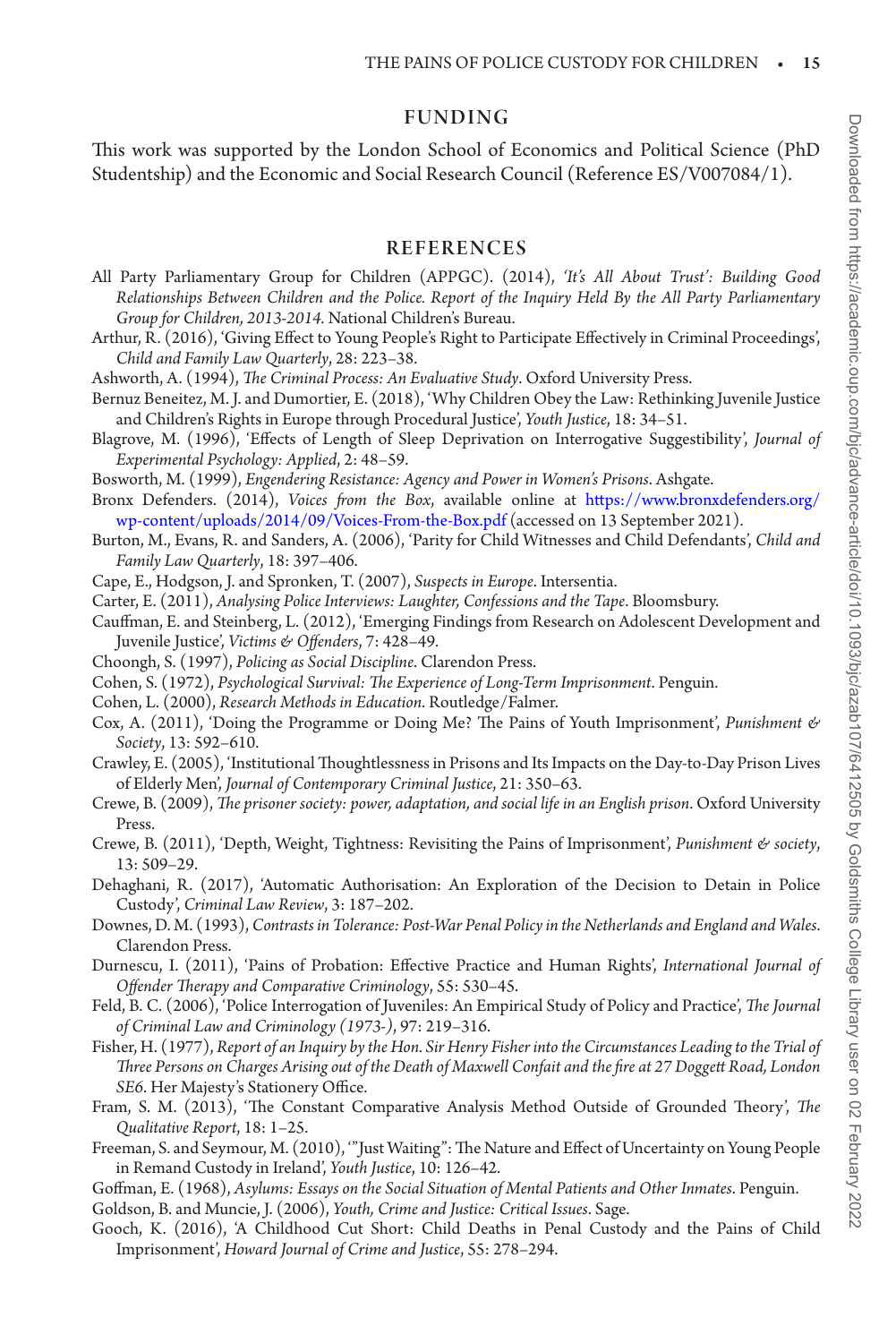<span id="page-15-22"></span>Gooch, K. and von Berg, P. (2019), 'What Happens in the Beginning, Matters in the End: Achieving Best Evidence with Child Suspects in the Police Station', *Youth Justice*, 19: 85–101.

<span id="page-15-20"></span>Gudjonsson, G. H. (2003), *The Psychology of Interrogations and Confessions: A Handbook*. Wiley.

- <span id="page-15-21"></span>Gudjonsson, G. H., Sigurdsson, J. F., Asgeirsdottir, B. B. and Sigfusdottir, I. D. (2006), 'Custodial Interrogation, False Confession and Individual Differences: A National Study Among Icelandic Youth', *Personality and Individual Differences*, 41: 49–59.
- <span id="page-15-7"></span>Halsey, M. (2007), 'On Confinement: Resident and Inmate Perspectives of Secure Care and Imprisonment', *Probation Journal*, 54: 338–67.
- <span id="page-15-19"></span>Harrison, Y. and Horne, J. A. (2000), 'The Impact of Sleep Deprivation on Decision Making: A Review', *Journal of Experimental Psychology: Applied*, 6: 236–49.
- <span id="page-15-9"></span>Harvey, J. (2007), *Young men in prison: surviving and adapting to life inside*. Willan.
- <span id="page-15-10"></span>Harvey, J. (2013), 'Crossing the Boundary: The Transition of Young Adults into Prison', in A. Liebling, and S. Maruna, eds., *The Effects of Imprisonment Cambridge Criminal Justice Series*. Willan.
- <span id="page-15-17"></span>Hazel, C., Hagell, A. and Brazier, L. (2003), *Young Offenders' Perceptions of Their Experiences in the Criminal Justice System*. Economic and Social Research Council.
- <span id="page-15-2"></span>Her Majesty's Inspectorate of Constabulary (HMIC). (2015), *The Welfare of Vulnerable People in Police Custody*. HMIC.
- <span id="page-15-13"></span>Her Majesty's Inspectorate of Constabulary (HMIC). (2016), *National Child Protection Inspections, The Metropolitan Police Service, 1 February– 27 May 2016*. HMIC.
- Howard League for Penal Reform. (2016), *Criminal Care: Children's Homes and Criminalising Children*. Howard League for Penal Reform, available online at [https://howardleague.org/publications/](https://howardleague.org/publications/criminal-care/) [criminal-care/](https://howardleague.org/publications/criminal-care/)
- <span id="page-15-0"></span>Howard League for Penal Reform. (2020), *Child Arrests in England and Wales 2019*. Howard League for Penal Reform, available online at [https://howardleague.org/publications/](https://howardleague.org/publications/child-arrests-in-england-and-wales-2019/) [child-arrests-in-england-and-wales-2019/](https://howardleague.org/publications/child-arrests-in-england-and-wales-2019/)
- <span id="page-15-8"></span>Inderbitzin, M. (2006), 'Lessons From a Juvenile Training School: Survival and Growth', *Journal of Adolescent Research*, 21: 7–26.
- <span id="page-15-6"></span>Irwin, J. and Cressey, D. R. (1962), 'Thieves, Convicts and the Inmate Culture', *Social Problems*, 10: 142–55.
- <span id="page-15-4"></span>Jones, H. (2007) *'The Pains of Custody: How Young Men Cope Through the Criminal Justice System'.Unpublished PhD thesis*. Department of Social Sciences, University of Hull, available online at [https://hydra.hull.](https://hydra.hull.ac.uk/resources/hull:2684) [ac.uk/resources/hull:2684](https://hydra.hull.ac.uk/resources/hull:2684)
- <span id="page-15-5"></span>Jones, H. (2011), 'The Pains of Custody: Young Men's Experiences of Pre-Prison Custodial Settings', *Prison Service Journal*, 197: 20–5.
- <span id="page-15-18"></span>Kassin, S., Drizin, S., Grisso, T., Gudjonsson, G., Leo, R. and Redlich, A. (2010), 'Police- Induced Confessions: Risk Factors and Recommendations', *Law & Human Behaviour*, 34: 3–38.
- <span id="page-15-11"></span>Kemp, V., Balmer, N. and Pleasence, P. (2012), 'Whose Time is it Anyway? Factors Associated with Duration in Police Custody', *Criminal Law Review*, 10: 736–52.
- <span id="page-15-3"></span>Kemp, V. and Hodgson, J. (2016), 'Chapter 4. England and Wales Empirical Findings', in M. Vanderhallen, M. van Oosterhout, M. Panzavolta, and D. de Vocht, eds, *Interrogating Young Suspects: Procedural Safeguards from an Empirical Perspective*, 127–79. Intersentia.
- <span id="page-15-23"></span>Lamb, M. E. and Sim, M. P. Y. (2013), 'Developmental Factors Affecting Children in Legal Contexts', *Youth Justice*, 13: 131–44.
- <span id="page-15-16"></span>Lee, J. (1981), 'Some Structural Aspects of Police Deviance in relations with Minority Groups', in C. Shearing, eds, *Organizational Police Deviance*. Butterworth.
- <span id="page-15-15"></span>Loader, I. (1996), *Youth, Policing and Democracy*. Macmillan.
- <span id="page-15-12"></span>Lyon, J., Dennison, C. and Wilson, A. (2000), '*Tell Them So They Listen': Messages from Young People in Custody*. Home Office Research Study 201.
- <span id="page-15-14"></span>McConville, M., Sanders, A. and Leng, R. (1991), *The Case for the Prosecution*. Routledge.
- <span id="page-15-24"></span>Muncie, J. (1999), 'Institutionalized Intolerance: Youth Justice and the 1998 Crime and Disorder Act', *Critical Social Policy*, 19: 147–75.
- <span id="page-15-25"></span>Muncie, J. (2008), 'The `Punitive Turn' in Juvenile Justice: Cultures of Control and Rights Compliance in Western Europe and the USA', *Youth Justice*, 8: 107–21.
- <span id="page-15-1"></span>Newburn, T. and Hayman, S. (2002), *Policing, Surveillance and Social Control: cctv and Police Monitoring of Suspects.* Willan.
- <span id="page-15-26"></span>Owusu-Bempah, A. (2020), 'Understanding the Barriers to Defendant Participation in Criminal Proceedings in England and Wales', *Legal Studies*, 40: 1–21.